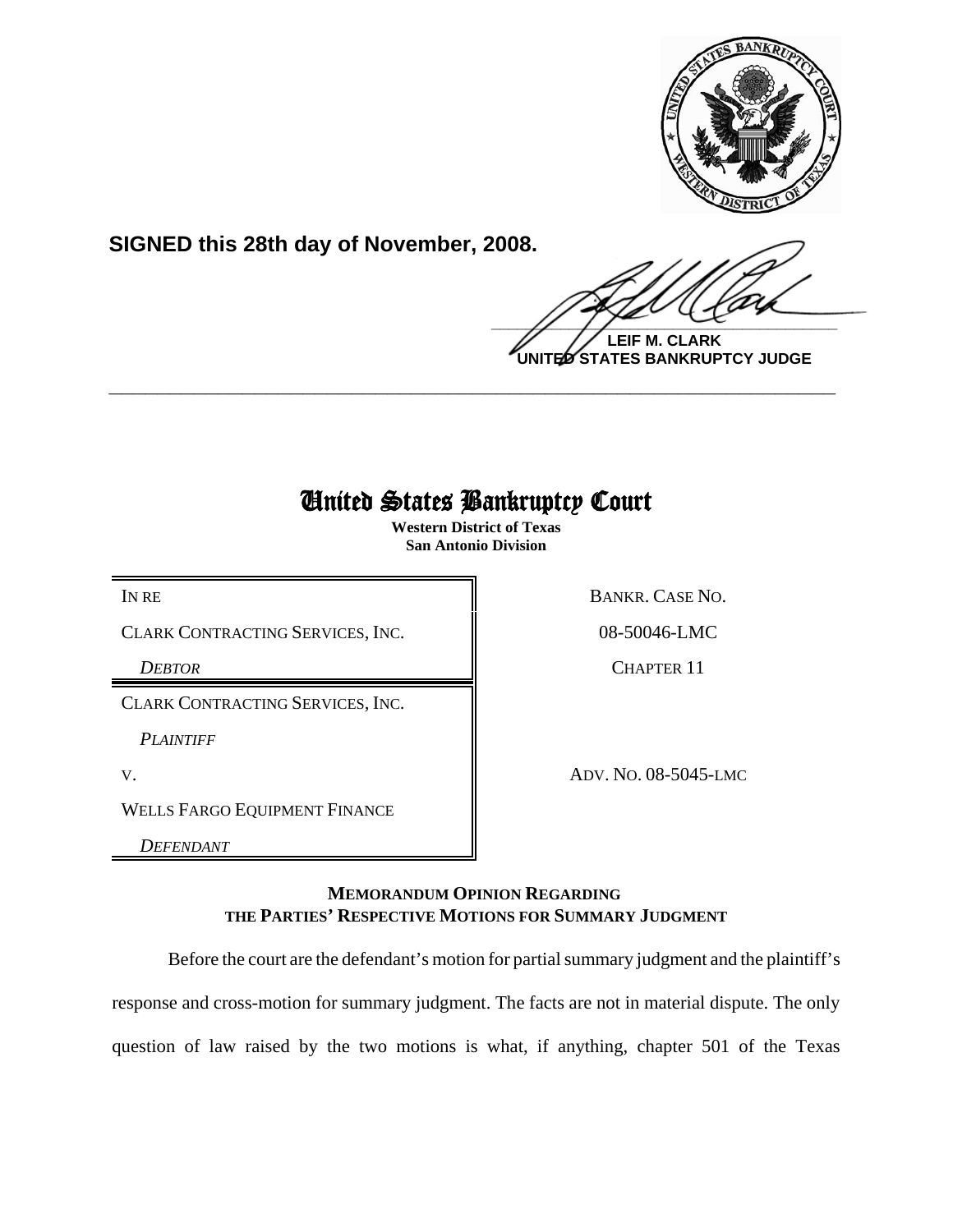Transportation Code (hereinafter the "Certificate of Title Act")<sup>1</sup> requires of a lienholder in order to perfect an assigned lien. The issue is relevant because the debtor-in-possession ("debtor"), exercising the strong arm powers in section 544(a), seeks to avoid the liens of Wells Fargo Equipment Finance ("Wells Fargo") on certain vehicles, liens that Wells Fargo obtained by assignment from CIT Group/Equipment Financing, Inc. ("CIT"). For the reasons that follow, the court will deny the defendant's motion and grant partial summary judgment in favor of the plaintiff, holding that, to be effective against a hypothetical judgment creditor, the assignee of a lien on vehicles governed by the Texas Certificate of Title Act must take the affirmative steps set out in that enactment to have their identity as lienholder reflected on the certificates of title. .

#### **I. BACKGROUND**

Clark Contracting Services, Inc. is a construction company that provides contracting services related to the clearing and paving of land and pad sites for commercial developments. Facing potential foreclosure actions by a number of creditors, the Clark Contracting commenced a chapter 11 bankruptcy case on January 9, 2008, becoming a debtor-in-possession. Then, on April 1, 2008, the debtor-in-possession filed this adversary proceeding seeking to avoid several liens held by defendant Wells Fargo Equipment Finance ("Wells Fargo"), using the strong-arm powers of section  $544(a)$  of the Bankruptcy Code.<sup>2</sup> The debtor contends that Wells Fargo failed to perfect many of these liens under applicable state law in a manner sufficient to prevail over a hypothetical judgment lien creditor with a returned execution as of the date of the commencement of the case. No one disputes that CIT was noted on the certificates of title as lienholder as of that date, and that Wells

<sup>1</sup> *See* TEX. TRANSP. CODE §§ 501.001 et Seq. (2008).

<sup>2</sup> *See* 11 U.S.C. § 544(a) (2008).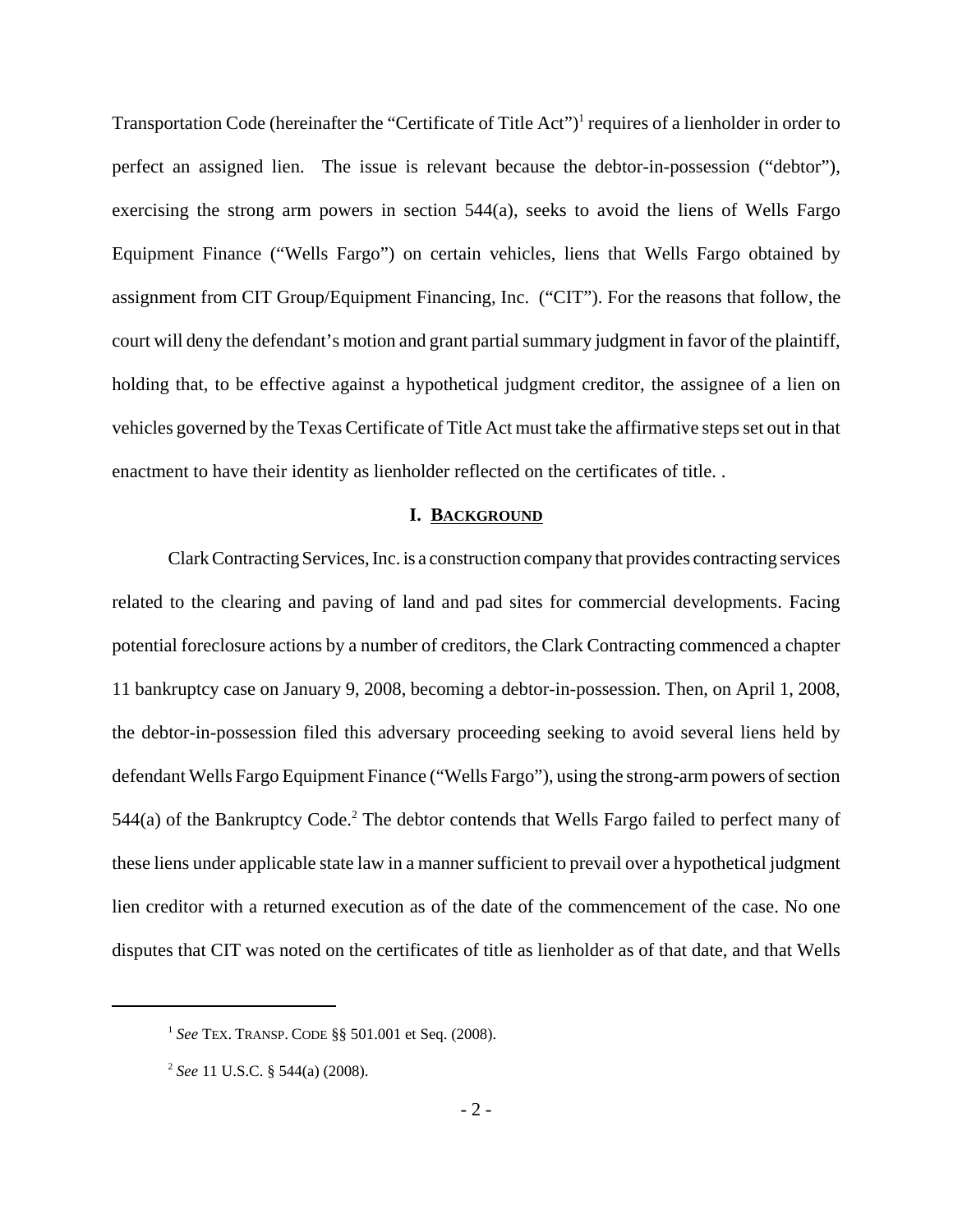Fargo was not.

Wells Fargo is seeking partial summary judgment that six of the disputed liens are valid, enforceable, and not avoidable under section  $544(a)$ . Wells Fargo explains that it acquired these six duly perfected liens by assignment from CIT Group/Equipment Financing, Inc. ("CIT"), and that it did not need to take any further action to maintain that perfection, because the UCC does not require assignees to take any additional steps to perfect liens that were already duly perfected by the assignor prior to assignment.

The debtor originally granted the six liens to CIT in 2005 by executing a Master Security Agreement through which CIT agreed to finance several of the debtor's future purchases of construction equipment for use in the debtor's business. On December 4, 2006, CIT advanced funds to the debtor under the Master Security Agreement for the purchase of a Rosco Maximizer 3 asphalt distributor mounted on a 2007 IHC Model 7300 truck (the "Asphalt Truck"). CIT filed a UCC-1 financing statement for that transaction with the Secretary of State on the same date, and, shortly thereafter, CIT applied for and obtained a certificate of title listing its lien on the certificate of title for the Asphalt Truck.

On January 30, 2007, CIT advanced additional funds under the Master Security Agreement. This second loan financed the debtor's purchase of five 2007 Ford F750 trucks with Ledwell 2000 gallon water tanks (the "Water Trucks"). As in the first transaction, CIT filed a UCC-1 financing statement with the Secretary of State. Also, as in the first transaction, CIT applied for and obtained certificates of title, listing CIT's liens on the titles for each vehicle. Neither party disputes the validity or the perfection of CIT's liens on the Asphalt Truck or the five Water Trucks.

On June 21, 2007, Wells Fargo purchased CIT's notes and security interests with respect to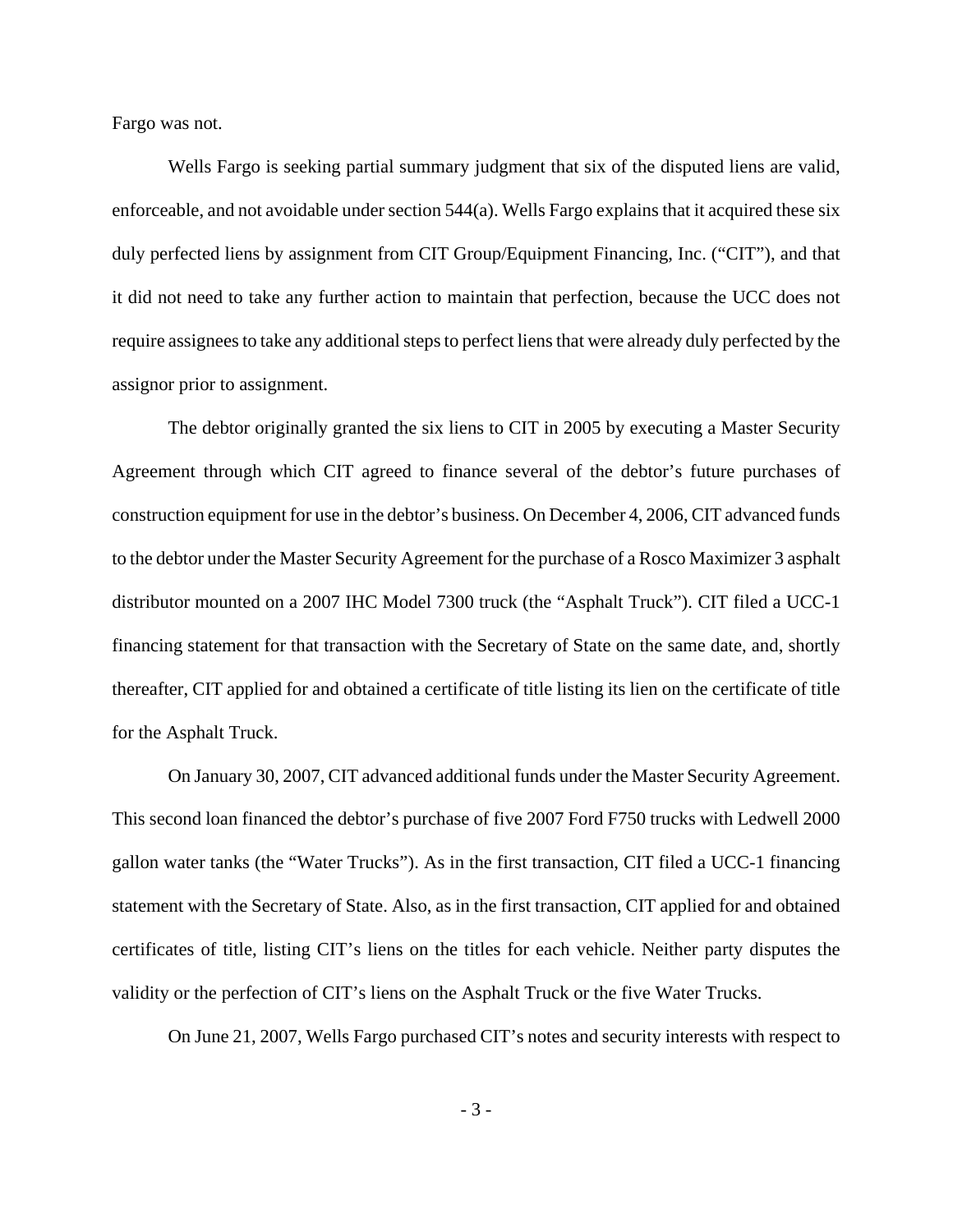the six motor vehicles described above.<sup>3</sup> The debtor does not dispute the validity or enforceability of that assignment transaction. The debtor does challenge Wells Fargo's claim that its liens are sufficiently perfected under applicable state law so as to prevail over the competing claim of a judgment creditor who obtains execution of its judgment *i.e.* a "judgment lien creditor"). If they are not so perfected, then, under section 544(a), the liens may be avoided. Thus, for purposes of this dispute, perfection is the whole ball game.

# **II. THE ARGUMENTS OF THE PARTIES**

The crux of the debtor's argument is simple. According to the debtor, the UCC defers to the Texas Certificate of Title Act on matters such as perfection, and the latter enactment requires an affirmative act by an assignee to maintain lien perfection.4

Wells Fargo acknowledges that its liens are subject to the Certificate of Title Act, but argues that the Certificate of Title Act does not expressly require recordation of *assigned* liens. When Wells Fargo acquired the liens from CIT in 2007, Wells Fargo elected not to record the assignment (though it could have done so pursuant to provisions for the recordation of assignments in the Certificate of Title Act).<sup>5</sup> Wells Fargo instead chose to simply hold the existing certificates that reflect CIT as the

<sup>3</sup> *See* Wells Fargo's Motion for Summary Judgment, Adv. Proc. No. 08-5045-lmc, Dkt. No. 9, Exs. M-9, M-10, M-11.

<sup>4</sup> *See* TEX. TRANSP. CODE §§ 501.001 et Seq. (2008); *see als*o TEX. BUS. & COMM. CODE §§ 9.101 et Seq. (2008). More specifically, subchapter F of the Certificate of Title Act contains the statutory scheme for creditors to obtain and perfect liens on motor vehicles not held by the debtor as inventory. The Certificate of Title Act is important in light of section  $9.311(a)\&(b)$  of the Texas Business and Commerce Code (or more commonly known as the UCC). For ease of reference in this opinion, references to any provision of the UCC shall be construed as a reference to the Texas Business and Commerce Code. Likewise, references to the Certificate of Title Act shall mean chapter 501 of the Texas Transportation Code.

<sup>5</sup> *See* TEX.TRANSP.CODE, § 501.114 (Vernon 2007). Had it followed the procedure laid out in section 501.114, Wells Fargo would have received new certificates of title reflecting Wells Fargo as the lienholder, in place of CIT. *See id.*, at §§ 501.114(d)(2), 501.027. All agree that, had such a procedure been followed, Wells Fargo's lien position *vis-avis* judgment lien creditors holding executed returns would have been unassailable, and Wells Fargo would thus have had no exposure to liability under section 544(a).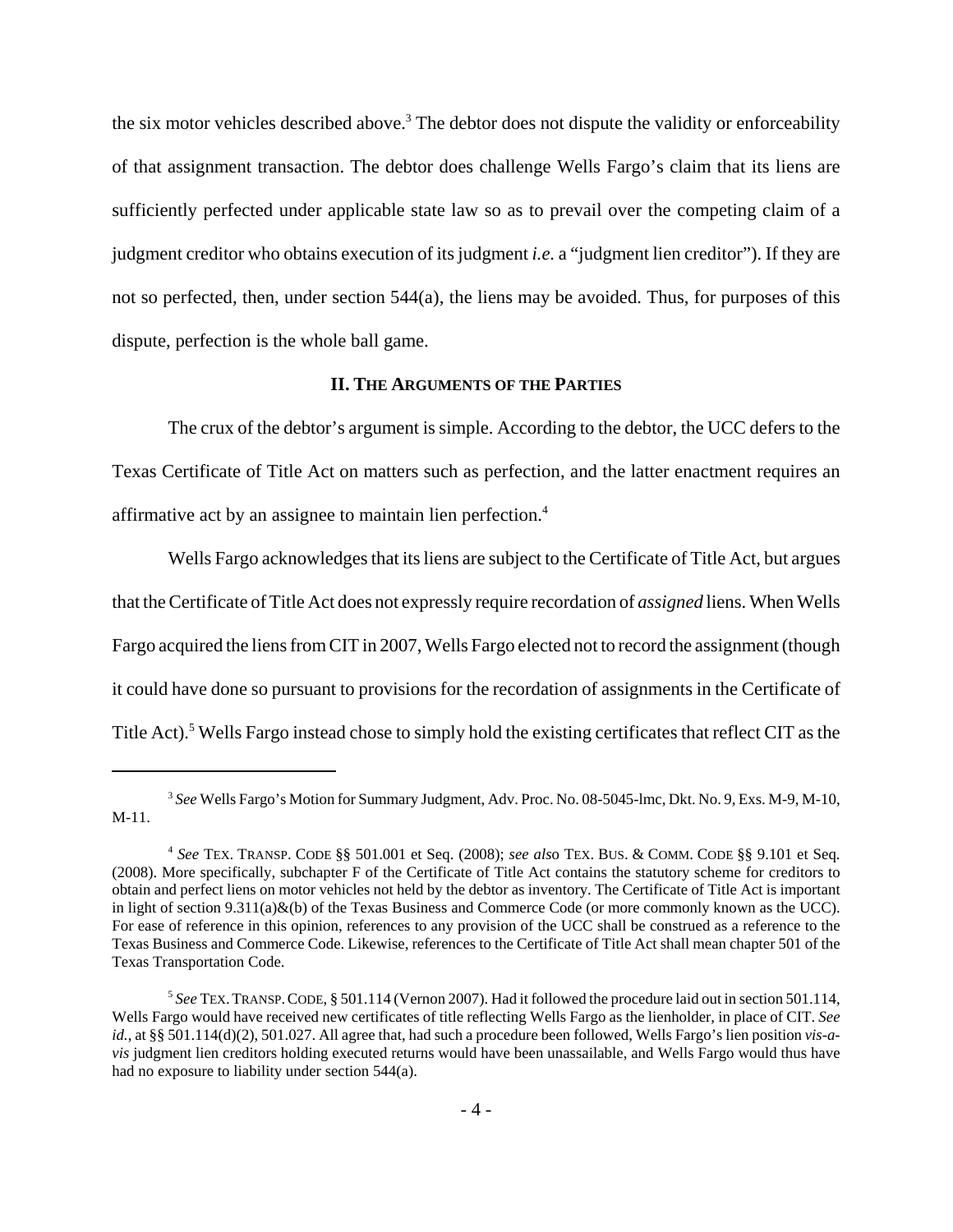lienholder, relying on the more general rule stated in section 9.310(c) of the Texas version of the UCC that assignees need take no further action to enjoy the perfected status of their assignors. As a result of this choice, however, the Texas Department of Transportation was not (and would not have been) aware of the existence of Wells Fargo as alienholder – its records would still reflect CIT as the lienholder with respect to these vehicles.<sup>6</sup> Wells Fargo did file amendments to the existing UCC-1 financing statements as precautionary matter, but maintains that even that action was not necessary. Wells Fargo contends that the provision for recordation of assignments found in section 501.114 of the Certificate of Title Act is permitted, but not required. Indeed, says Wells Fargo, this provision of the Certificate of Title Act actually conflicts with section 9.310(c) of the UCC, and the UCC must control.<sup>7</sup>

The debtor counters that section  $9.310(c)$  of the UCC is the wrong place to look. That section, says the debtor, is only a general rule regarding assignment of ordinary liens. The right place to look is section 9.311 of the UCC, says the debtor, which refers holders of liens on vehicles to the Texas Certificate of Title Act. There, says the debtor, the lienholder will be instructed that liens on motor vehicles can be perfected *only by* recording the lien *on the certificate of title* in *some* fashion described by the Act. *See id.* § 501.111(a) (emphasis added). The debtor then points out that, because of this unique procedure for recordation (as opposed to a public records filing that can be easily inspected by third parties), the Certificate of Title Act also instructs lienholders on how to properly assign perfected liens on motor vehicles in a way that will maintain that perfection,

<sup>6</sup> *See* TEX. TRANSP. CODE, § 501.114(d) (stating that the Department of Transportation, on receipt of an application for assignment of lien, may amend its records "to substitute the subsequent lienholder for the previous lienholder").

<sup>7</sup>  *See* TEX. TRANSP. CODE § 501.005 ("Chapters 1-9, Business & Commerce Code, control over a conflicting provision of this chapter").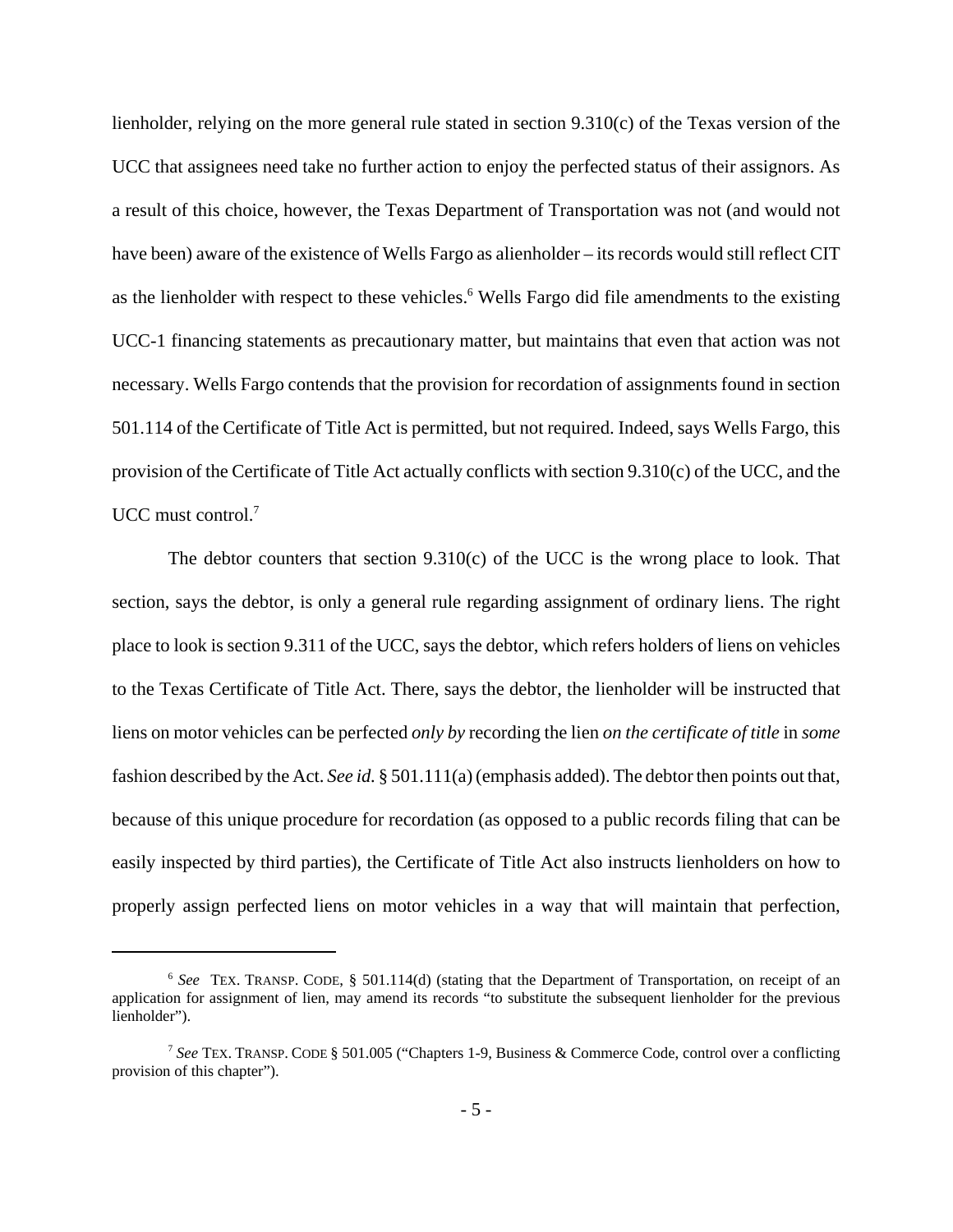including a specific procedure for making sure that the assignee is properly identified as the current holder of the lien by notation on a newly issued certificate of title. The debtor claims that the Act is clear, unambiguous, and in fact does *not* conflict with the UCC. Nor, says the debtor, can the provisions of the Certificate of Title Act be viewed as permissive. Wells Fargo, says the debtor, chose to ignore the procedures in the Certificate of Title for notating its assigned liens on the certificates of title for these vehicles, and so was left unperfected on the petition date – because Wells Fargo was not shown as the current lienholder on the certificates of title for these vehicles, nor was it known to the Department of Transportation as the lienholder of right. Thus, says the debtor, Wells Fargo would lose in a contest with a judgment lien creditor. As such, concludes the debtor, the liens must be avoidable under section  $544(a)$ .<sup>8</sup>

The dispute thus turns on how the UCC and the Certificate of Title Act interact with respect to the assigned liens on motor vehicles. Both parties acknowledge the lack of Texas case law interpreting the relevant provisions of the Certificate of Title Act. The court's own research has turned up few helpful opinions in Texas on the issue. Nonetheless, a careful application of the rules of statutory construction leads this court to conclude that the Certificate of Title Act was enacted specifically to ensure that assigned liens on vehicles subject to the Certificate of Title Act must be reflected on the certificates of title as a condition to continuous perfection. Failure to comply with the Act may result in a lien becoming unperfected as against a third party judgment lien creditor following the assignment of that lien. Wells Fargo's liens were unperfected as of January 9, 2008 (the date of the debtor's petition) because they were nowhere notated on the certificates of title.

<sup>8</sup> The debtor is acting as a debtor-in-possession, *see* 11 U.S.C. § 1107, and so has the same strong-arm powers the trustee has under section 544(a). *See Gandy v. Gandy (Matter of Gandy),* 299 F.3d 489, 497 (5th Cir. 2002) (citing *Ins. Co. of N. Am. v. NGC Settlement Trust & Asbestos Claims Mgmt. (In re Nat'l Gypsum Co.),* 118 F.3d 1056, 1068 (5th Cir. 1997)).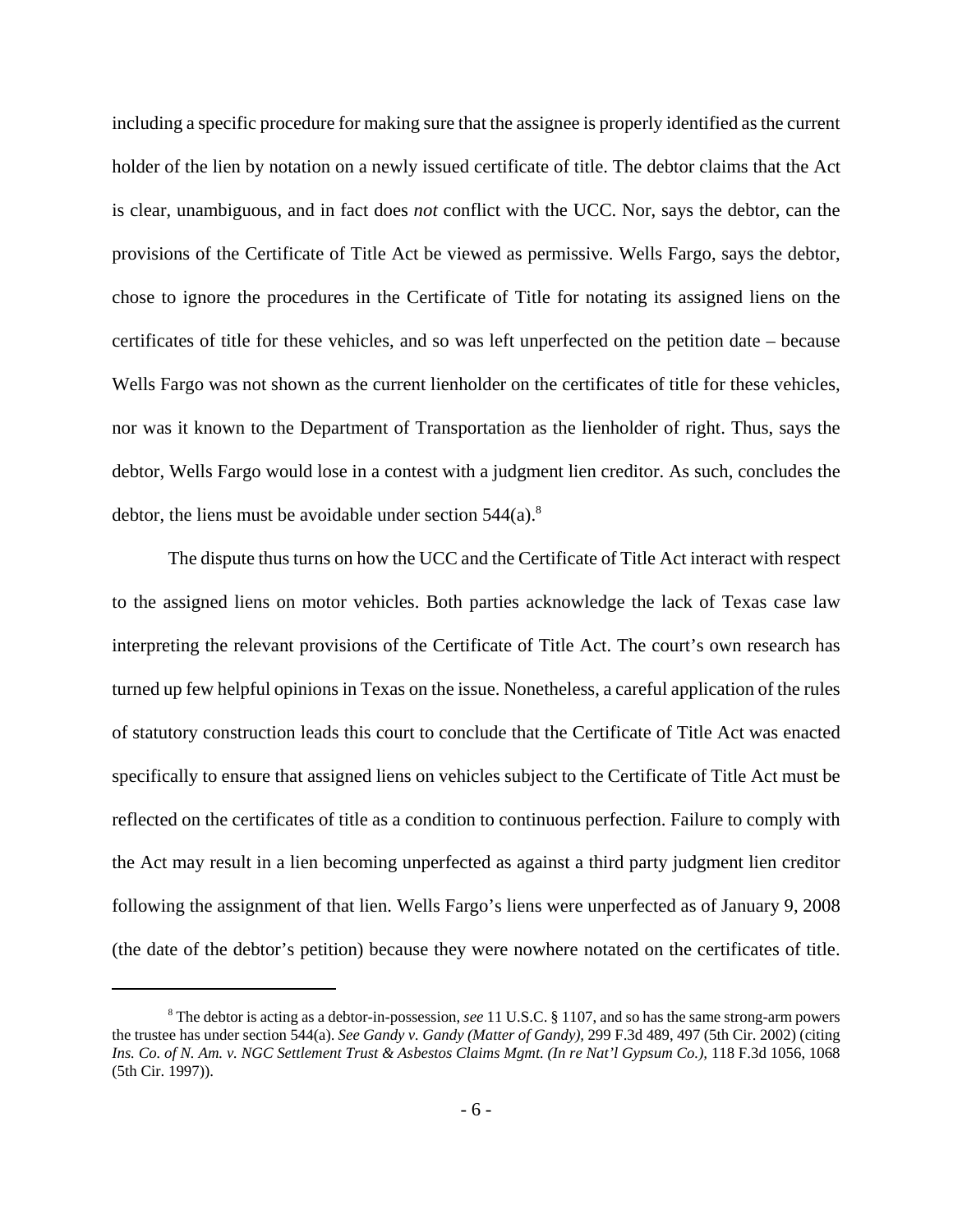They are thus avoidable under section 544(a) of the Bankruptcy Code. Summary judgment will be granted in favor of the plaintiff-debtor, and Wells Fargo's motion should be denied.<sup>9</sup>

#### **II. JURISDICTION**

This matter arises under a provision of title 11 of the United States Code, and thus falls within the subject matter jurisdiction conferred by section 1334(b) of title 28. While the court looks to state law to resolve the issue of perfection under the Certificate of Title Act and the UCC, the debtor's avoidance power arises under the Bankruptcy Code, and this type of dispute could arise only in the context of a bankruptcy case. *See In re Gandy,* 299 F.3d at 497. Accordingly, subject matter jurisdiction is proper under section 1334(b) of title 28. *See* 28 U.S.C. § 1334(b); *see also Geruschat v. Ernst & Young, LLP (In re Seven Fields Dev. Corp.),* 505 F.3d 237, 263 (3d Cir. 2007). Furthermore, because jurisdiction exists under these narrower categories of bankruptcy jurisdiction, involving an exercise of a trustee's chapter 5 powers and a subordinate determination of the extent, validity, and priority of Wells Fargo's liens, this is a core proceeding for which this court may hear and make final determinations. *See id.*; *see also* 28 U.S.C. §§ 157(b)(1)&(b)(2)(K). Finally, venue is proper under section 1409(a) of title 28.

<sup>&</sup>lt;sup>9</sup> It is appropriate to note here that the court granted Wells Fargo relief from the automatic stay on April 30, 2008, to allow Wells Fargo to foreclose on these vehicles. This relief was granted *not* based on the validity of Wells Fargo's liens, but instead based on the court's understanding that the debtor could not provide any sort of adequate protection *and* the understanding that the debtor could always recover the vehicles or the value of the vehicles if it was successful in this litigation. *See* 11 U.S.C. § 550(a). During a recent hearing, counsel for the debtor informed the court that Wells Fargo may have sold the vehicles through foreclosure proceedings. Based on this court's ruling on the crossmotions for summary judgment, the debtor is free to use its remedies for recovering the value of these vehicles. That issue, however, is not yet before the court.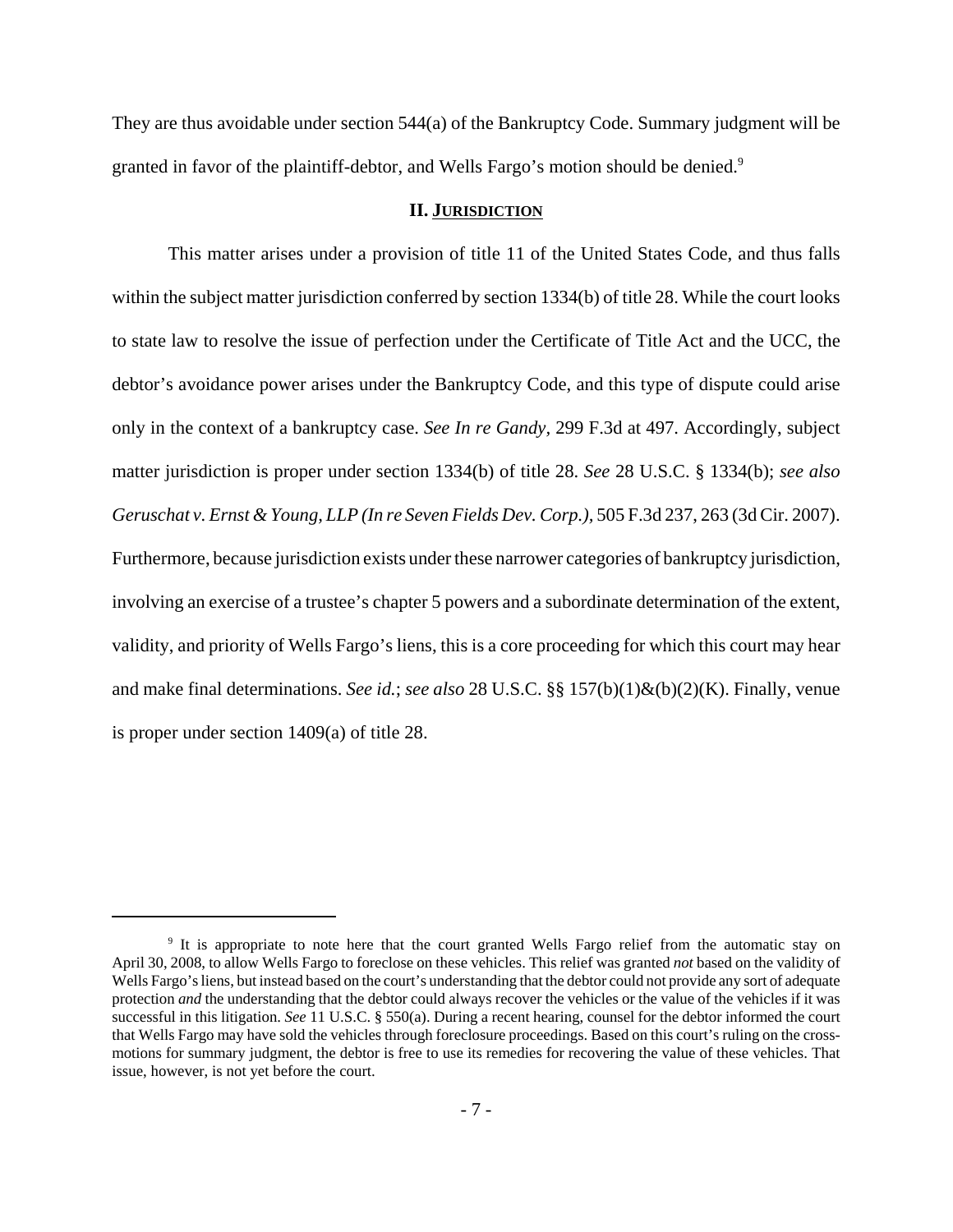#### **III. DISCUSSION**

## *A. Avoidance Under Section 544(a)*

The Bankruptcy Code provides a trustee with certain "strong-arm" powers to avoid unperfected pre-petition transfers made by the debtor of interests in property. *See* 11 U.S.C. §§ 544(a), 1107. To do this, section 544(a) grants to the trustee the powers of a hypothetical judgment lien creditor deemed to be perfected on the date of petition. *See* 11 U.S.C. § 544(a)(1). Thus, any lien that would be vulnerable or subordinate to such a hypothetical judgment lien creditor, such as, by way of example, a lien that is not perfected as of the petition date, is avoidable under section 544(a)(1). The debtor-in-possession (DIP) in a chapter 11 case can exercise this trustee power. *See NetBank, FSB v. Kipperman (In re Comm. Money Center, Inc.),* 350 B.R. 465, 474 (9th Cir. B.A.P. 2006); *see also* 11 U.S.C. § 1107.

In the present case, the debtor contends that six of the liens held by Wells Fargo were not perfected as against a perfected judgment creditor as of the petition date. Wells Fargo contends that its liens are and have always been sufficiently perfected since CIT first perfected its liens in accordance with the Certificate of Title Act. The facts are not in dispute, and the law regarding a trustee's power to avoid unperfected security interests is well-settled, the only issue for this court to determine is whether Wells Fargo's liens were perfected as against a hypothetical judgment creditor with a fully perfected judgment lien as of January 9, 2008, the date the debtor commenced the related bankruptcy case. For that determination, we turn to applicable state law.

## *B. Perfection of Security Interests in Motor Vehicles Under Texas Law*

As a general rule, a security interest in most types of personal property is perfected by filing a financing statement with the Secretary of State. *See* TEX. BUS. & COMM. CODE § 9.310(a). Also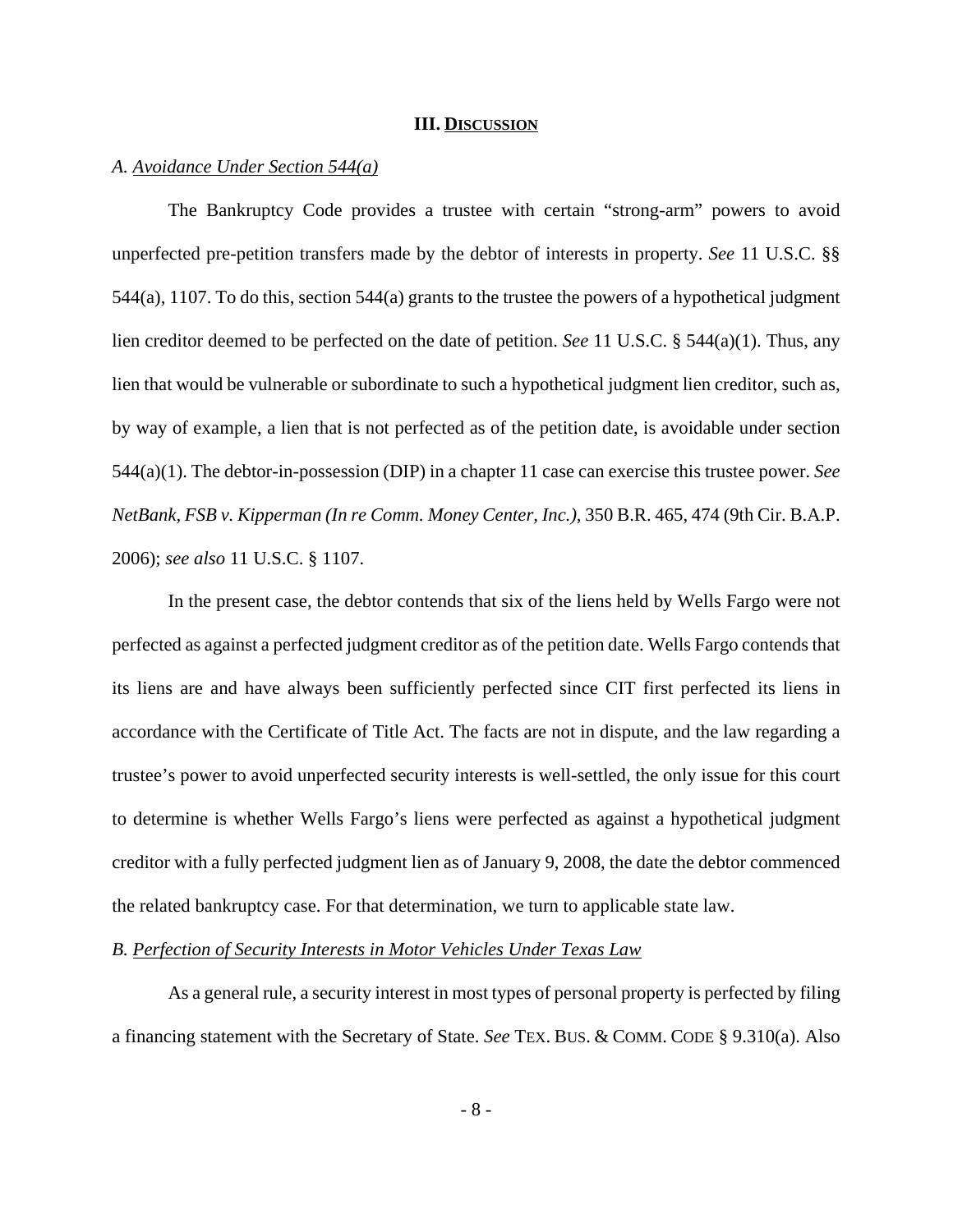generally speaking, the assignment of a duly perfected security interest does not affect the perfection status of that security interest. *See id.* § 9.310(c). If a financing statement was filed by the assignor, for example, the assignee would enjoy the benefit of that lien remaining continuously perfected through the assignment without any additional filing requirements. *See id.* These general rules, however, are not without exception. No filing is necessary to perfect certain types of collateral, such as certain certificated securities, documents, goods, instruments, deposit accounts, electronic chattel paper, investment property, or letter-of-credit rights. *See, e.g., id.* § 9.310(b)(5), (b)(8), (b)(9).<sup>10</sup>

Where the collateral is a motor vehicle, the UCC prescribes a completely different set of rules for perfection. *See id.* §§ 9.310(b)(3), 9.311(a). The filing of a financing statement for perfection of liens on certificated motor vehicles is wholly ineffective. *Id.* The perfection of security interests in such collateral is governed by the Texas Certificate of Title Act. *See id.*; *see also* TEX. TRANSP. CODE §§ 501.111-.116. The Act requires a separate certificate of title for each vehicle, reflecting the Department of Transportation's records. The certificate must list, among other things, the name and address of each party asserting lien rights in the vehicle, listed chronologically according to the date on which each lien was first recorded. *See* TEX. TRANSP. CODE § 501.021(b).

The rules for perfecting a motor vehicle lien under the Act are quite unlike the general perfection rules under the UCC. Rather than relying on a generally searchable database, the perfection scheme relies on physical notation of security interests on the very document required to

<sup>&</sup>lt;sup>10</sup>The logic of this scheme of perfection is straightforward. A recording system searchable by the public is, for most types of personal property collateral, both reliable and inexpensive. A subsequent lender or buyer need only search those records, under the name of the grantor of the security interest to determine whether a pre-existing interest might prime the interest the lender or buyer is about to acquire. Special rules protect buyers of certain kinds of items, such as consumers buying goods in the ordinary course of business. Special rules also apply to certain kinds of collateral whose nature is such possession is a surer, more logical, and less expensive means of perfection. With respect to certain unique types of collateral, however, special rules might come into play, in service to other public policy interests. The perfection of certain interests in intellectual property is one such example. As we shall see later in this opinion, the perfection of interests in certificated motor vehicles is another. *See generally*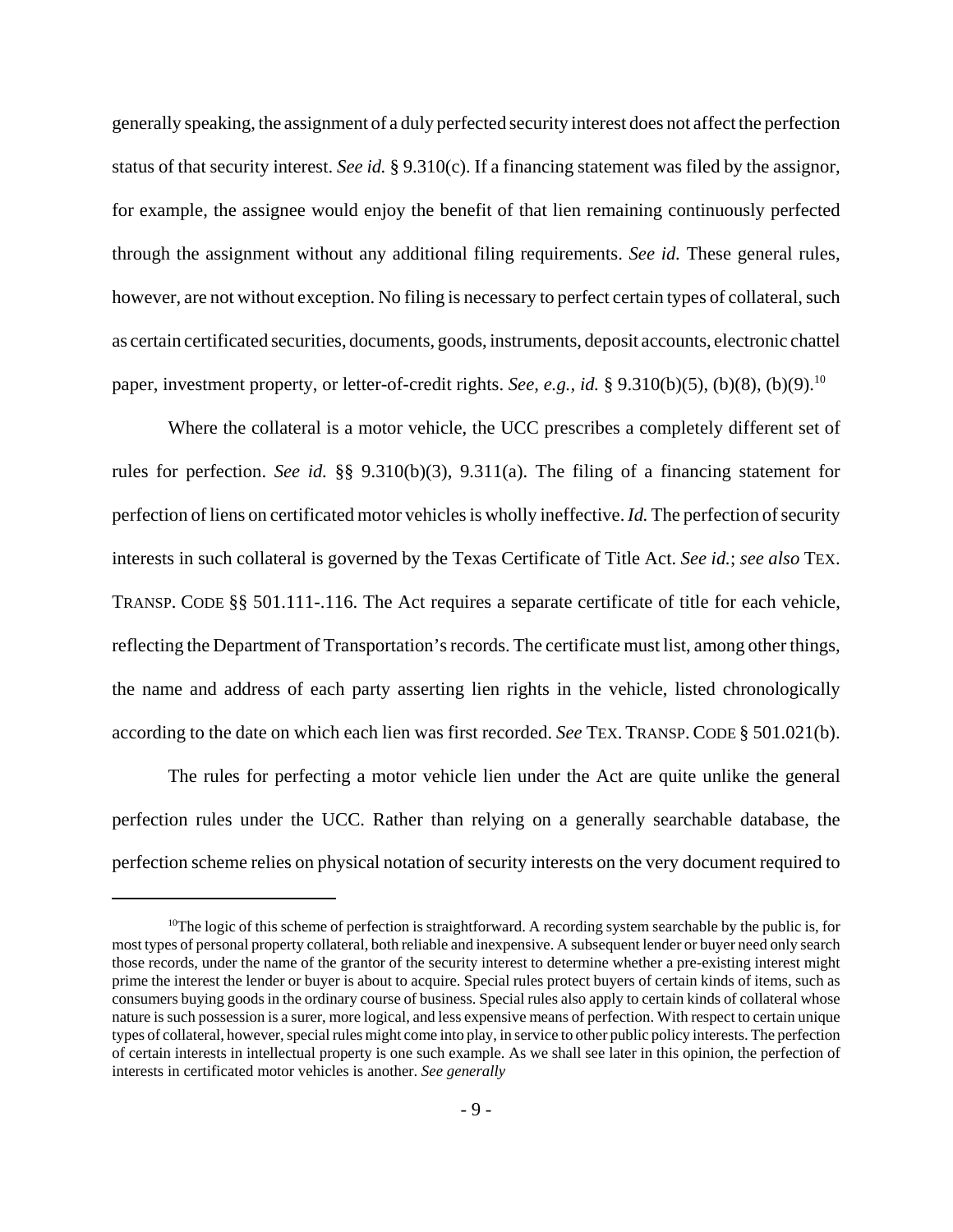legally transfer a motor vehicle. This scheme reflects the Act's larger purpose to assure the ability to sell vehicles without the need of enforced disclosure to the purchaser of the existence of a lien on the vehicle. *See* Tex. Transp. Code, § 501.003.<sup>11</sup> Adds a recent commentator, with regard to the difference in approaches between the UCC and the Certificate of Title Act:

Article 9 was intended in large part to wire around the historical aversion to non-possessory security interests in personal property--the secret lien problem. [citing 1 GRANT GILMORE, SECURITY INTERESTS IN PERSONAL PROPERTY § 9.1 (1965)]. [Certificate of Title] laws were intended to prevent the theft of certain personal property that, because of its peculiar nature (ease of movement between jurisdictions), was especially vulnerable to theft. [citing *inter alia* Fairfax Leary, Jr., *Horse and Buggy Lien Law and Migratory Automobiles*, 96 U. PA. L. REV. 455 (1948)]. Because the property subject to certificate of title acts was also a common form of collateral in secured financing, conflicts were inevitable.

Larry T. Bates, *Certificates of Title in Texas Under Revised Article 9*, 53 BAYLOR L.REV. 735, 736

(Fall 2001). Professor Bates notes that a plea was made to expressly preempt state certificate of title

laws when revised article 9 was under consideration, but that that plea was rejected. *Id.*, at 740.<sup>12</sup> In

This chapter shall be liberally construed to lessen and prevent:

TEX. TRANSP. CODE, § 501.003 (Vernon 2007).

<sup>12</sup>Explains Prof. Bates:

Revised Article 9 simplifies the choice of law rule for titled collateral by making the location of collateral, the movement of collateral, the registration of collateral, and the surrender of certificates not relevant to the choice of law determination. Revised Article 9 also modifies the substantive rules that affect perfection and priority when the choice of law rule requires a change in the law governing titled collateral. In Texas, the effect of these changes to Article 9 on transactions that involve titled

 $11$  Says the statute:

<sup>(1)</sup> the theft of motor vehicles;

<sup>(2)</sup> the importation into this state of and traffic in motor vehicles that are stolen; and

<sup>(3)</sup> the sale of an encumbered motor vehicle without the enforced disclosure to the purchaser of a lien secured by the vehicle.

Of course this was no more acceptable in 1994 than it would have been when original Article 9 was conceived. 24 The PEB [Permanent Editorial Board] and its drafting committees had to accept the existence of competing systems for titled collateral and find a way to integrate the COT [Certificate of Title] acts into Revised Article 9 with minimal displacement of creditors' expectations-at least under Article 9.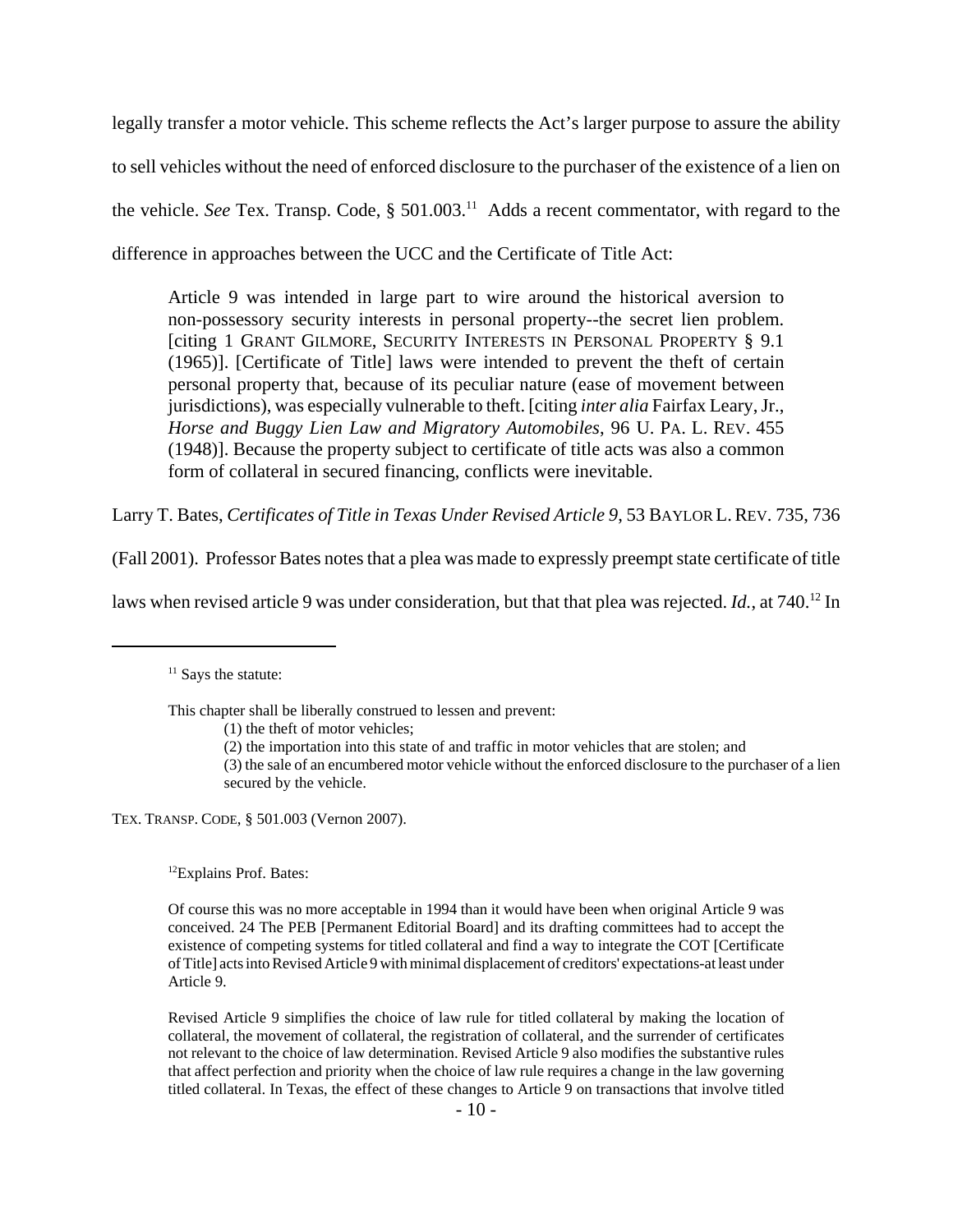short, only notation on the certificate of title will count for purposes of notifying third parties – be they purchasers, lenders, or judgment creditors – of the existence and identity of a given lienholder. Professor Bates in fact explains that, when a vehicle is converted into money or other proceeds, the lienholder will not enjoy "continued perfection" in proceeds without further action that it otherwise does not have to take with respect to types of collateral that are perfected under the provisions of the

UCC itself:

... [E]quating notation on a certificate of title with filing a financing statement will cause proceeds to remain perfected for more than twenty days only if a financing statement covering the proceeds would be filed in the same office as the financing statement covering the original collateral. But since no financial statement was actually filed [with respect to certificated motor vehicles], a filing covering the proceeds would necessarily be filed in a different office. And even if the proceeds were titled collateral, a financing statement would not be sufficient to perfect a security interest in such collateral. Thus, the hypothetical filing would not be effective to perfect the security interest in the proceeds even if we reversed the fiction and equated the hypothetical financing statement with notation on the original COT. The original COT would be effective only to cover the original car since certificates of title are vehicle specific. Thus, a security interest in the proceeds of titled collateral will not be perfected for more than twenty days unless the secured party takes whatever action is necessary to perfect a security interest in the proceeds themselves.

Bates, at 751-752. A failure to notate a continuing security interest correctly on the certificate of title

can thus be fatal to perfection for a secured creditor. By the same token, the level of diligence

imposed on innocent third parties is low – they are entitled to rely on what appears on the certificate

collateral will depend on which COT Act applies to the collateral because the Texas COT Acts differ in their requirements and their scope. These differences within the state of Texas itself illustrate some of the difficulties that result on the national level from the non-uniformity of COT acts generally.

Bates, at 740-741 Of special note here is that Revised Article 9 limited its incursion into Certificate of Title statutes to situations in which choice of law problems might be created as between different states. The assignment of a security interest with respect to vehicles which themselves have not moved outside the state of Texas raises no choice of law issues. Later in his article, after an extended discussion of what might happen to a vehicle that starts in Texas and ends in Oklahoma (and the impact that changes in Revised Article 9 might have on various permutations of that move), the author says, "Putting the pieces together, we can see that generally perfection of a security interest in goods subject to a COT statute can only be accomplished by complying with the terms of the applicable COT statute." Bates, at 749.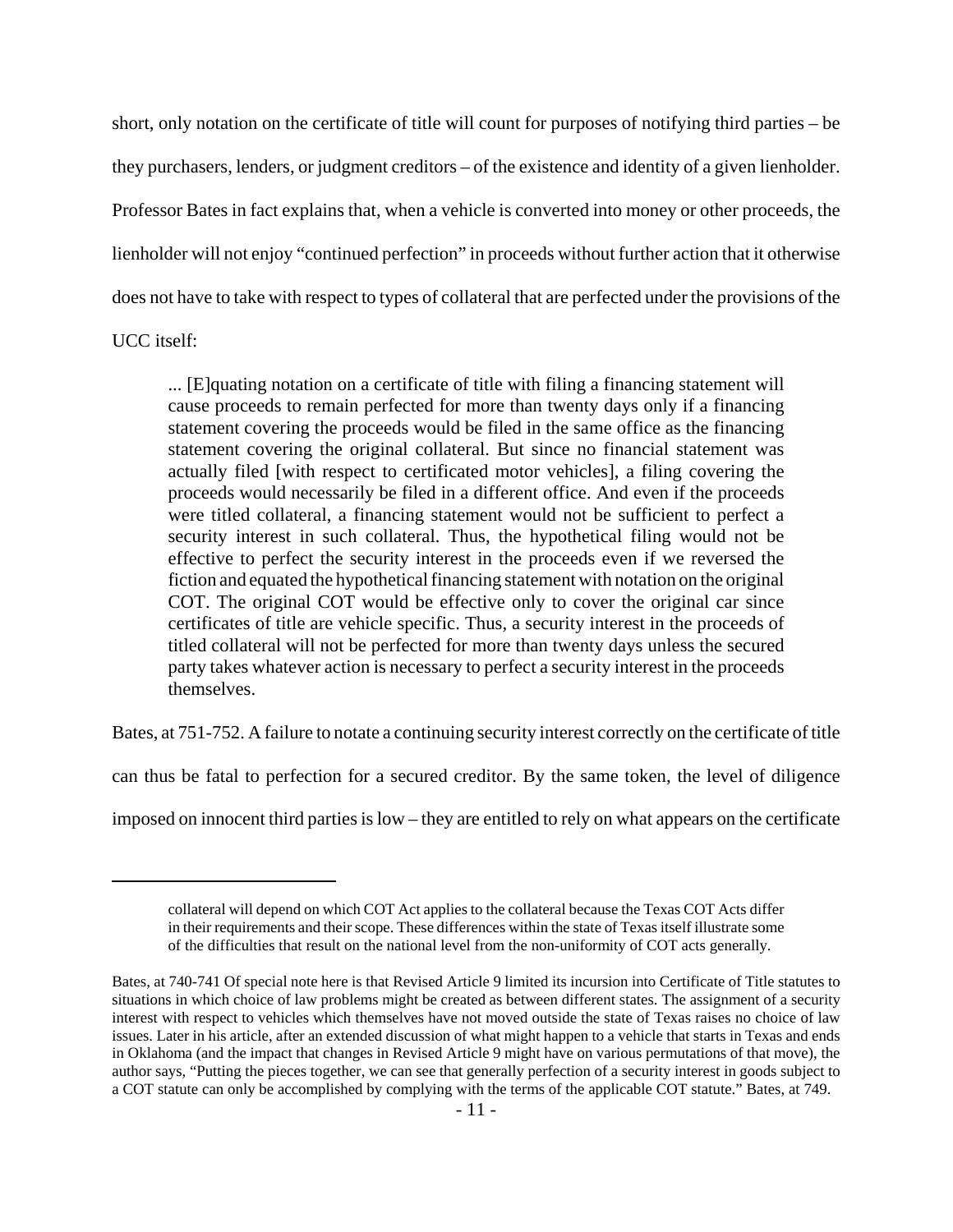of title, and need look no further. Indeed, there is nowhere else *to* look because a searchable databases of filings is not publicly available.

The Act expressly states that notation on the certificate of title equals perfection of the lien, and the method of achieving that notation is specifically laid out in the Act. *See id.* §§ 501.113, 501.111(a). In the ordinary case, a lien may be perfected by notifying the county assessor-collector of the lien. *Id.* Once the assessor-collector receives verification of the lien (and a filing fee), it forwards the information to the Department of Transportation, which records the lien and issues a new certificate of title on which the lienholder is specifically identified, by name and address, on the face of the certificate itself. with that lien listed on the certificate. *Id.*

Our unique problem arises not with the original perfection of a lien, but with its *continued* perfection once it has been assigned. However, the basic principles that underlay the scheme of perfection (and thereby notice to third parties) in the special context of motor vehicles points strongly to the conclusion that assignments too must be notated on the certificate of title if the lienholder's claim is to be effective against innocent third parties such as judgment creditors. What is more, the public filing system used for the perfection of most other kinds of collateral makes the general rule in 9.310(c) a sensible one for that context – but also strongly suggests that the same general rule would have limited utility in a notational system like that used for motor vehicles, where there is no publicly searchable database on which parties are directed to rely.

The Certificate of Title Act lays out a specific procedure for how to handle the assignment of lien interests in motor vehicles. That procedure includes a mechanism for notating the identity of the assignee on the certificate of title. *See id.* § 501.114.13 It is worth recalling here, that physical

 $13$  Here is the provision in its entirety:

<sup>(</sup>a) A lienholder may assign a lien recorded under Section 501.113 by: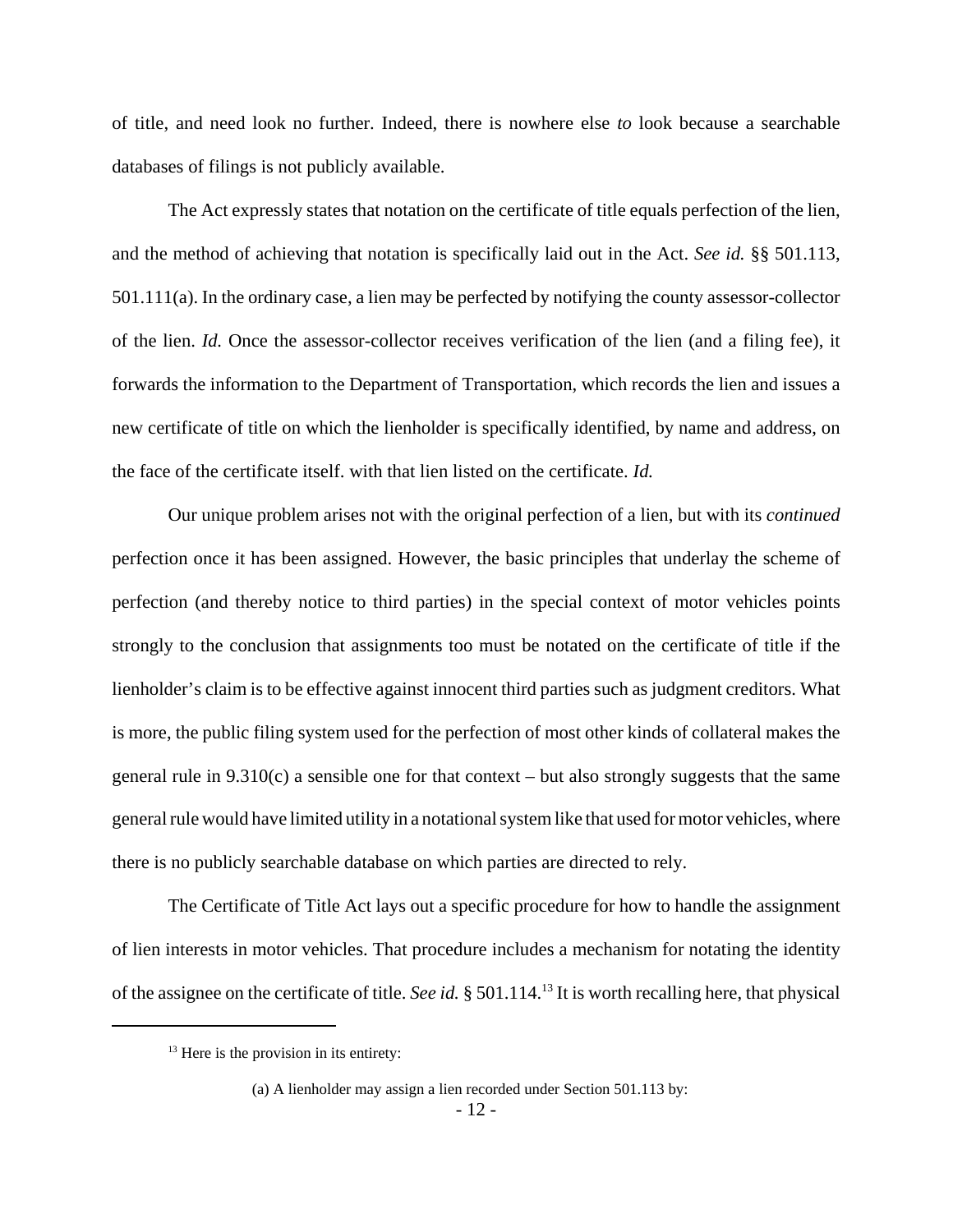notation on the face of the certificate of title is the Act's selected mode for notifying third parties of the existence of a prior lien, so a procedure that specifically spells out how to make sure that the assignee is reflected as the correct lienholder on the face of the title is consistent with the larger scheme of perfection adopted in the Certificate of Title Act. The original lienholder, we are told may<sup>14</sup> assign a lien that has been recorded in accordance with the Act's procedures for notating liens on certificates of title.<sup>15</sup> To do that, the assigning lienholder must  $(1)$  notify the debtor of the

(1) applying to the county assessor-collector for the assignment of the lien;

and

(2) notifying the debtor of the assignment.

(b) A lienholder's failure to notify a debtor of an assignment does not create a cause of action against the lienholder.

(c) An application under Subsection (a) must be:

(1) signed by the person to whom the lien is assigned; and

(2) accompanied by:

(A) the applicable fee;

(B) a copy of the assignment agreement executed by the parties; and

(C) the certificate of title on which the lien to be assigned is recorded.

(d) On receipt of the completed application and fee, the department:

(1) may amend the department's records to substitute the subsequent lienholder for the previous lienholder; and

(2) shall issue a new certificate of title as provided by Section 501.027.

(e) The issuance of a certificate of title under Subsection (d) is recordation of the assignment. The time of recordation of a lien assigned under this section is considered to be the time the lien was recorded under Section 501.113.

*Id.* § 501.114. While the drafting of this provision, like most pieces of legislation, could always have been improved, its meaning remains clear — especially when the section is read from end-to-beginning, *i.e.*, starting with subsection (e) and reading back up, following the subsection references within the statute.

<sup>14</sup>See TEX. TRANSP. CODE, § 501.114(a). Wells Fargo argues that the use of the word "may" here means that the procedure laid out in this section is merely optional. However, as discussed *infra*, the permission here granted can equally be read as granted to the *assignor*. That is, lienholders are allowed to assign their liens, *provided* they follow the procedures set out in this section. If Wells Fargo's argument were valid, then the "perfection option" laid out here (if we were to treat it as such) would be expected to have been granted to the *assignee*, rather than the *assignor*. After all, it is the *assignee*, not the assignor, that has the vested interest in continued perfection of the lien position that it is acquiring by assignment. However, the statute does not apply "may" to the assignee – it applies "may" to the assignor.

<sup>15</sup>The Act lays out the procedures for notating (or "recording") a lien in the immediately previous section, section 501.113. *See* Tex. Transp. Code, § 501.113.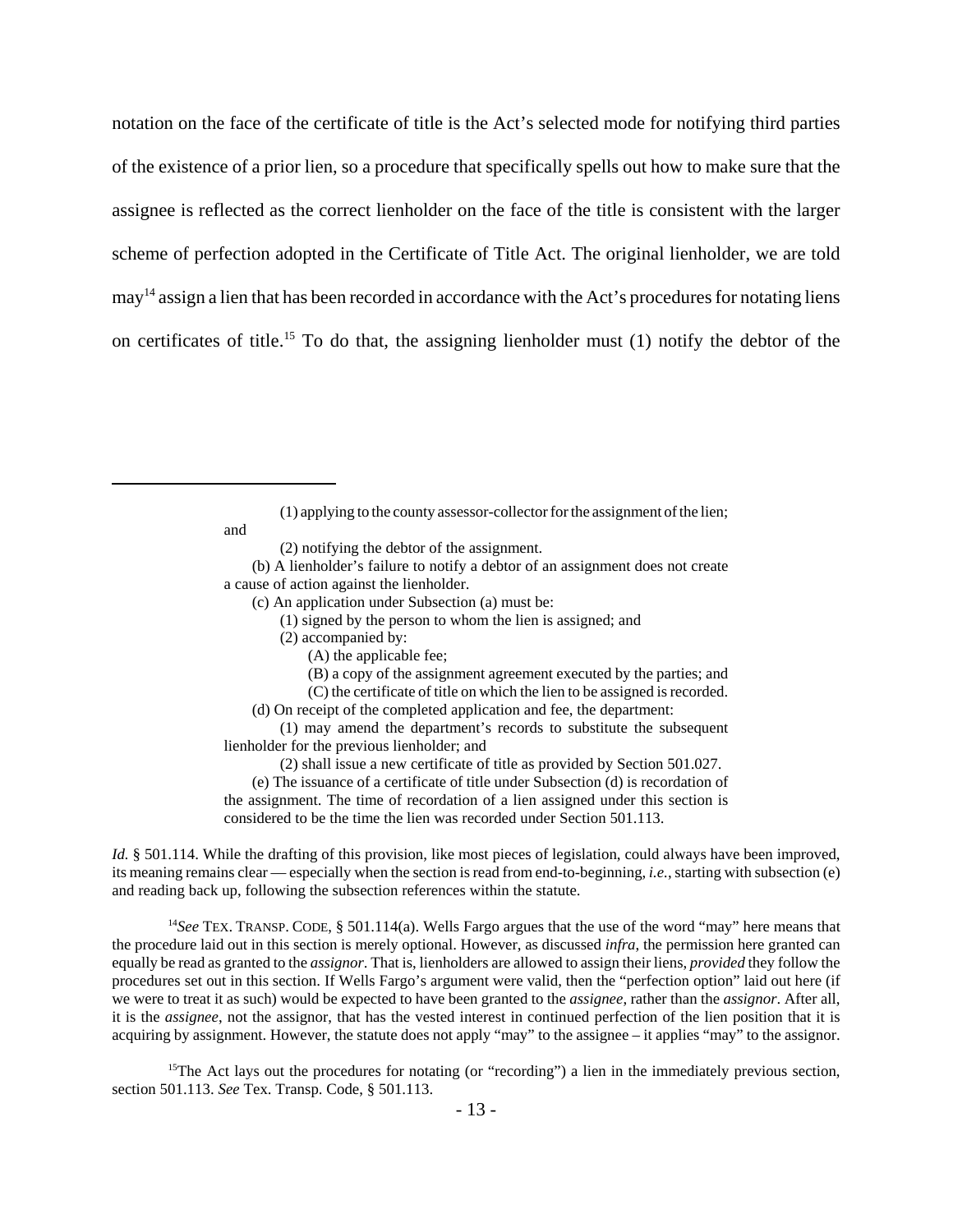assignment<sup>16</sup> and (2) submit an application for recordation with the county assessor collector once again. *Id.* The application submitted to the assessor-collector must be signed *by the person to whom the lien is assigned – i.e.*, the assignee must sign the application. A copy of the executed assignment agreement must also be submitted, proof that the lien currently recorded on the records of the Department of Transportation will no longer be owned by the lienholder there originally reflected. The original of the certificate of title (which should be in the possession of the assignor) must also be submitted to the Department. *See id.* § 501.114(c). Once the completed application is remitted to the Department of Transportation, the Department then issues a new certificate of title, showing the assignee as the new current lienholder of record. *See id.* § 501.114(d). The new certificate of title is sent to the first lienholder disclosed on the application – namely, the assignee. *See id.* §§ 501.114(d)(2); 501.027(b). At this point then, the assignee should be in possession of the newly issued original certificate of title, now reflecting the assignee as first lienholder. Also, at this point, the assignee's lien is now perfected because, in the language of the statute, the certificate of title issued under subsection (d) of section 501.114 "is recordation of the assignment." *See id.*, § 501.114(e). In addition, the assignee now enjoys the benefit of a "relation-back" perfection, because "the time of the recordation of a lien assigned under this section<sup>17</sup> is considered to be the time the lien<sup>18</sup> was recorded under Section 501.113." *See id.* Section 501.113, it will be recalled, tells us that "recordation of a lien under [the Certificate of Title Act] is considered to occur when the county

 $16$ Interestingly, the statute tells us that, if the assigning lienholder fails to tell the debtor about the assignment, the debtor does not have a cause of action back against the assignor for not telling him or her about the assignment. *See* TEX. TRANSP. CODE, § 501.114(b). The statute says nothing about any duty, one way or another, to notify third party purchasers, subsequent lenders, or judgment creditors of the assignment.

 $17$ In this case, that would be the first lien originally granted to CIT.

<sup>&</sup>lt;sup>18</sup> Again, that would be CIT's lien, now assigned to Wells Fargo.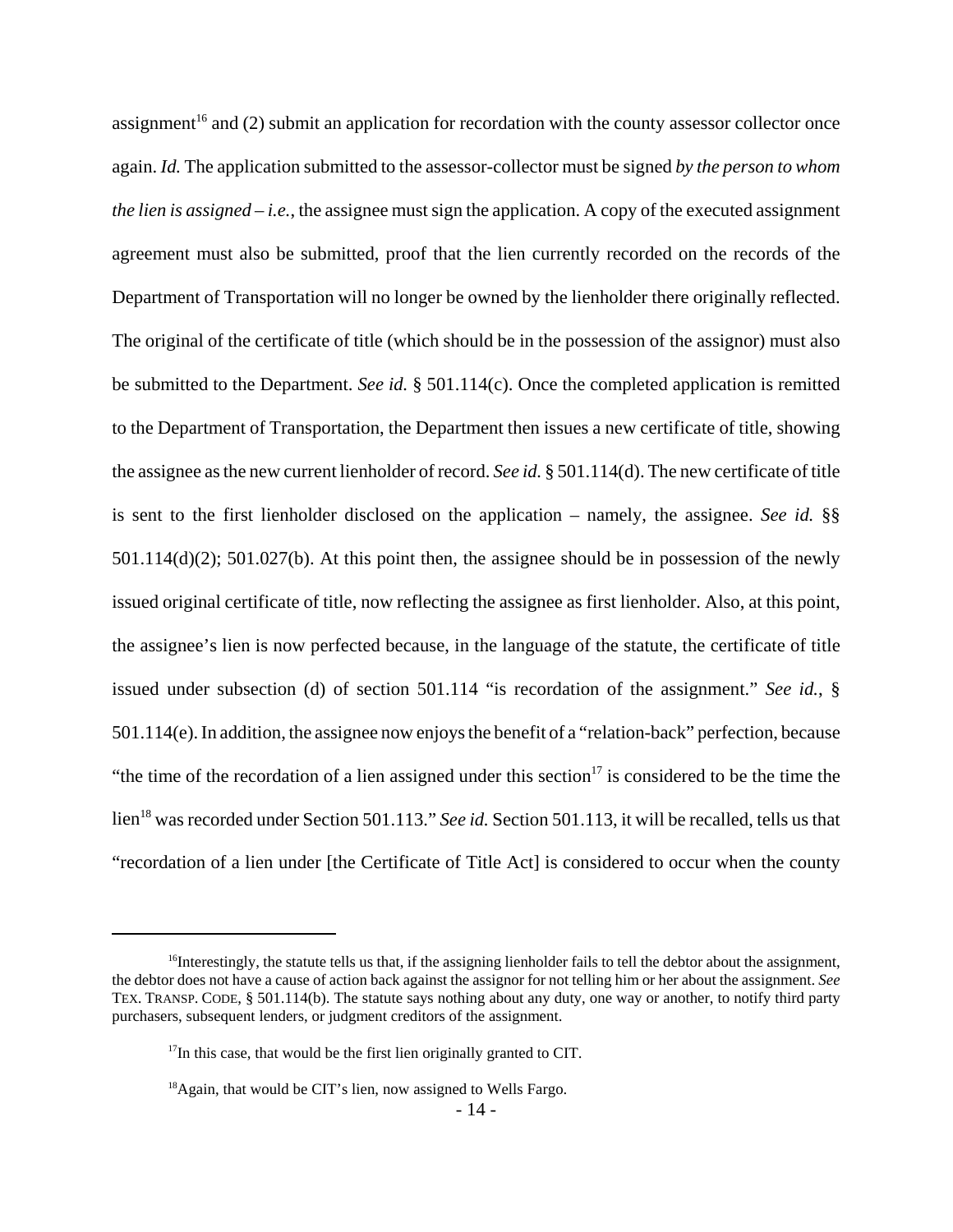assessor-collector is presented with an application for a certificate of title that discloses the lien." *See id.* § 501.113(a)(1). What is more, the time of recording a lien in this fashion "is considered to be the time of filing the security interest" for purposes of Article 9 of the UCC. *See id.*, § 501.113(b).

Read *in pari materia*, then, the intent of the Certificate of Title Act seems clear. An assignee who wants to be assured that its lien will "relate back" to the recordation date of the original lien by the assignor needs to follow the procedures set out in this section. What is more, only by following this procedure will the Department of Transportation know that the assignee is the current holder of the first lien. Otherwise, the assignee will find itself holding the original certificate of title, but that certificate will not show the assignee as the record lienholder. The only recognized means of perfection in the Act, namely notation on the face of the title of the name and address of the current lienholder, seems fairly obviously to imply that an assignee who wants to be able to stand in the shoes of its assignor with continued perfection needs to be make sure that the assignee is shown on the face of the certificate of title, with a proper name and address. There is no other means of perfection available under the Act, and none other is even implied. *See id.*, §§ 501.021(a)(7)(B), 501.003(3).19 Perfection of security interests in certificated motor vehicles imposes no particular due diligence on a third party, because the mechanism for warning innocent third party purchasers of a pre-existing security interest hinges entirely on what's on the certificate of title itself. *See id.* §§ 501.021(b)(7); § 501.113(a). Thus, just a cursory examination of the statute's structure alone

 $19$ The statutes says that a motor vehicle certificate of title is an instrument issued by the Department of Transportation that includes, *inter alia*, a statement "of the *name and address of each lienholder* and the date of each lien on the vehicle." *Id.* If the lien is assigned without compliance with section 501.114, then the certificate will no longer accurately reflect "the name and address" of the lienholder. This might not matter but for the fact that, for purposes of *perfection* of liens on motor vehicles, the sole method of perfection is proper notation on the certificate of title. *See* TEX. BUS. & COMM. CODE § 9.311(b).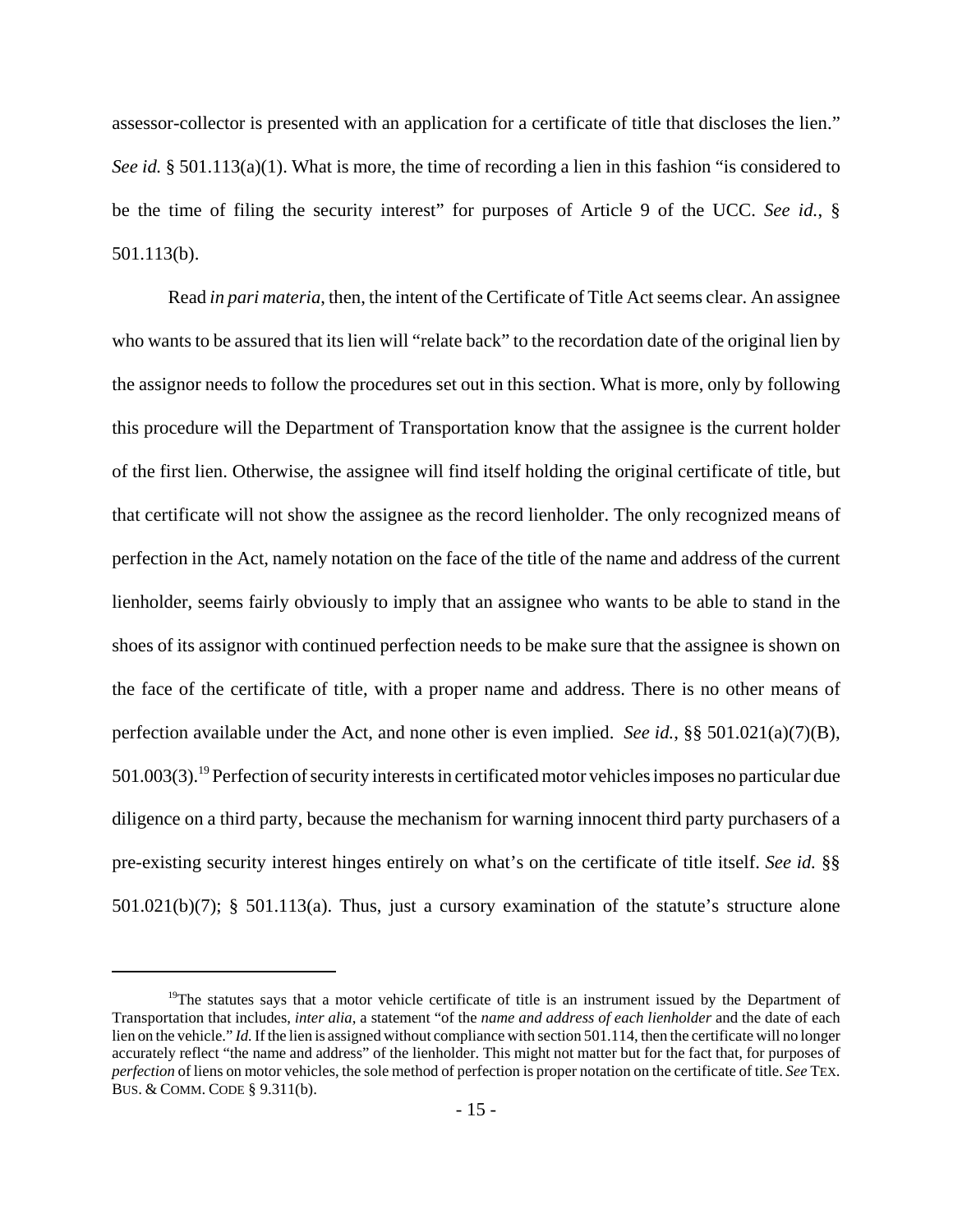supports the conclusion that, for an assignee to enjoy its assignor's lien position, it needs to follow the procedure laid out in section  $501.114$  of the Act.<sup>20</sup>

Because of the importance of the correctness of the information on the certificate of title itself to innocent third parties acquiring the vehicle, the statute may be understood as an *authorization* to assign liens, *provided that* the parties to the assignment follow the procedures laid out there. The statute expressly states "a lienholder may assign a lien ...." *See id.*, § 501.114(a). The authorization is given to the *assignor*. If the statute were to mean what Wells Fargo suggests (*i.e.*, that "may" means that the assignee has the option of not complying with these procedures, the option of doing nothing), then the statute would apply the permissive "may" not to the assignor but to the *assignee*, the party who expects to be the beneficiary of its assignor's perfection. What is more, the word "may" would not authorize assignment as such but rather a means of recording the assignment. It might, for example, read something like this: "The assignee of a lienholder whose lien is recorded under section 501.113 may record its assignment by:"

Instead, the statute says that the *assignor* is allowed to assign its lien, then spells out the procedure for doing so. The procedures in the statute are all aimed at the same problem – assuring that the certificate of title contains the correct information about who currently holds liens against the vehicle, information essential in a scheme that relies on the certificate of title itself for purposes of transferring an interest in the vehicle to third parties. *See id*., § 501.003. The assignor and assignee need to furnish proof to the Department of Transportation that the lien has in fact been

 $^{20}$ It bears repeating that, for motor vehicles, there is no publicly searchable database for liens. For other kinds of goods and equipment, of course, the UCC *does* have such a system, and a rule that says an assignee need take no further steps to perfect makes sense when a third party is required to consult that public filing system to check for competing claims. A third party acquiring a motor vehicle, by contrast, has no apparent further duty of inquiry beyond relying on what the face of the certificate of title says (or beyond following other procedures set out in the Act, which are discussed below).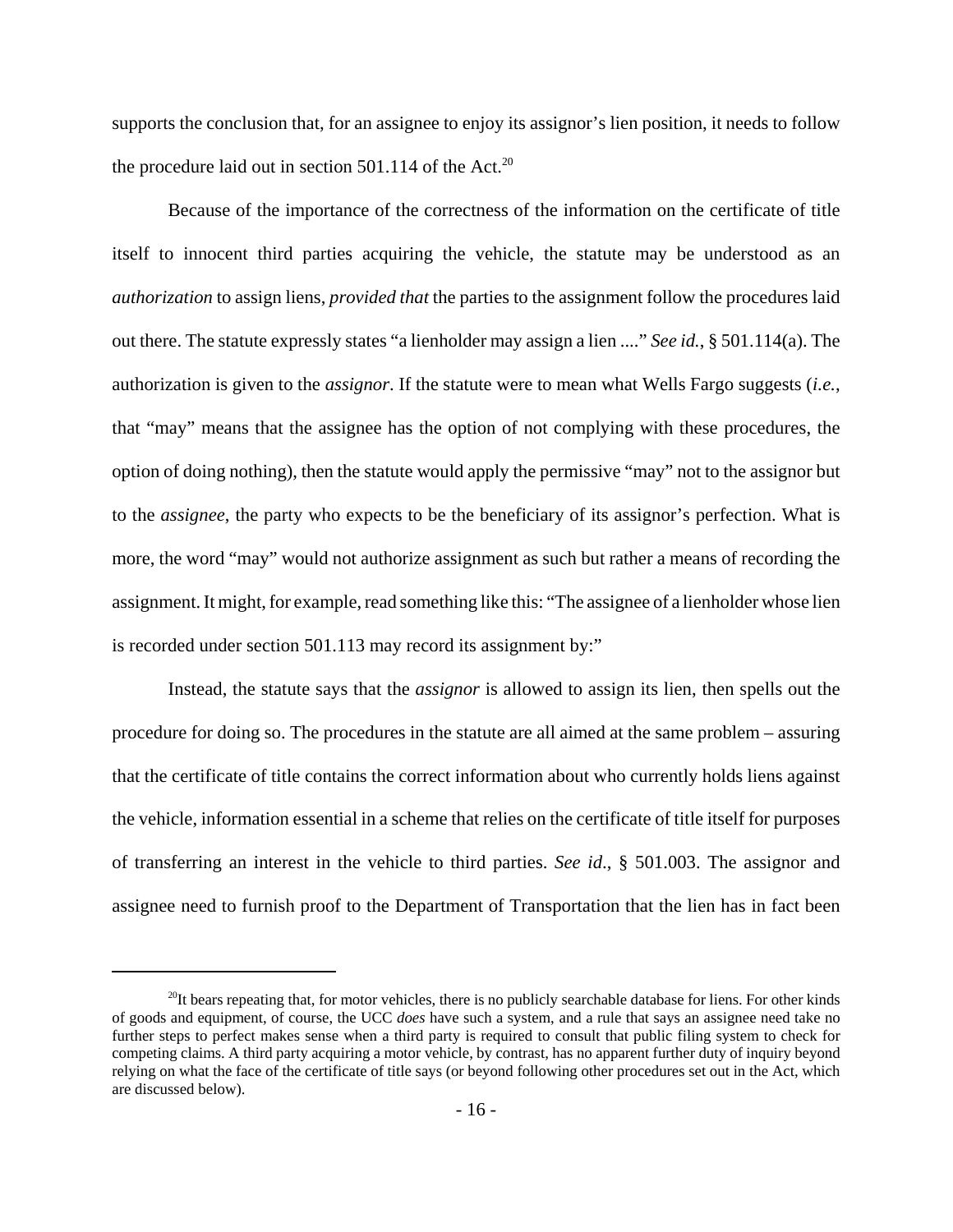assigned. *Id.*, § 501.114(c)(B). The assignor needs to surrender the original of the certificate of title to the Department of Transportation, so that a new certificate reflecting the assignee's name and address as lienholder can be prepared. *Id.*, § 501.114(c)(C), (d)(2). Once a new certificate is issued, the assignee is rewarded with a statutory assurance that its perfection will relate back to the perfection date of its assignor's lien. *Id.*, § 501.114(e). Taken together, the procedures confirm the clear intent of the statute – a lien holder wanting to enjoy the benefits of recordation of its lien on the certificate of title needs to be sure that the information on the certificate of title is accurate, and that duty equally applies to assignees of liens. *See Nashua Mfg. Co. v. Hooper Trailer Sales, Inc.,* 445 F.2d 1321, 1222-23 ( $9<sup>th</sup>$  Cir. 1971) (ruling on a similar assignment recordation issue involving accounts receivable under Idaho law).<sup>21</sup>

## *C. Perfection of Liens in Motor Vehicles as against Judgment Creditors*

We next take up how the contest between a notated consensual lienholder and a judgment creditor seeking to execute on a motor vehicle plays out. When a judgment creditor executes its judgment, it obtains a writ of execution which is delivered to the sheriff, who in turn seeks out property of the debtor to sell.<sup>22</sup> When the sheriff encounters a motor vehicle, he may or may not be able to acquire the certificate of title – there is no guarantee that the debtor will cooperate, or that the debtor's representative would even know where the title to the vehicle is located. It is almost certainly not in the vehicle. The Certificate of Title Act anticipates these realities, as it lays out a procedure for the sheriff to obtain a new title. *See id.*, § 501.074(a)(5). The sheriff must first have

<sup>&</sup>lt;sup>21</sup>Said the court: "We do not find appellant's arguments particularly persuasive. ... the Act is not a mere 'validation' statute ... Rather, although it does use the permissive word 'may,' it appears to set up a complete scheme under which assignees, by recording, can obtain protection against both bona fide purchasers and creditors. The clear implication would seem to be that, if an assignee wants such protection, he should follow the Act." *Id.*

<sup>&</sup>lt;sup>22</sup>The debtor in this case is a company, not an individual, so special problems that might crop up when a claim of exemption is made do not arise in this context and will not be examined here.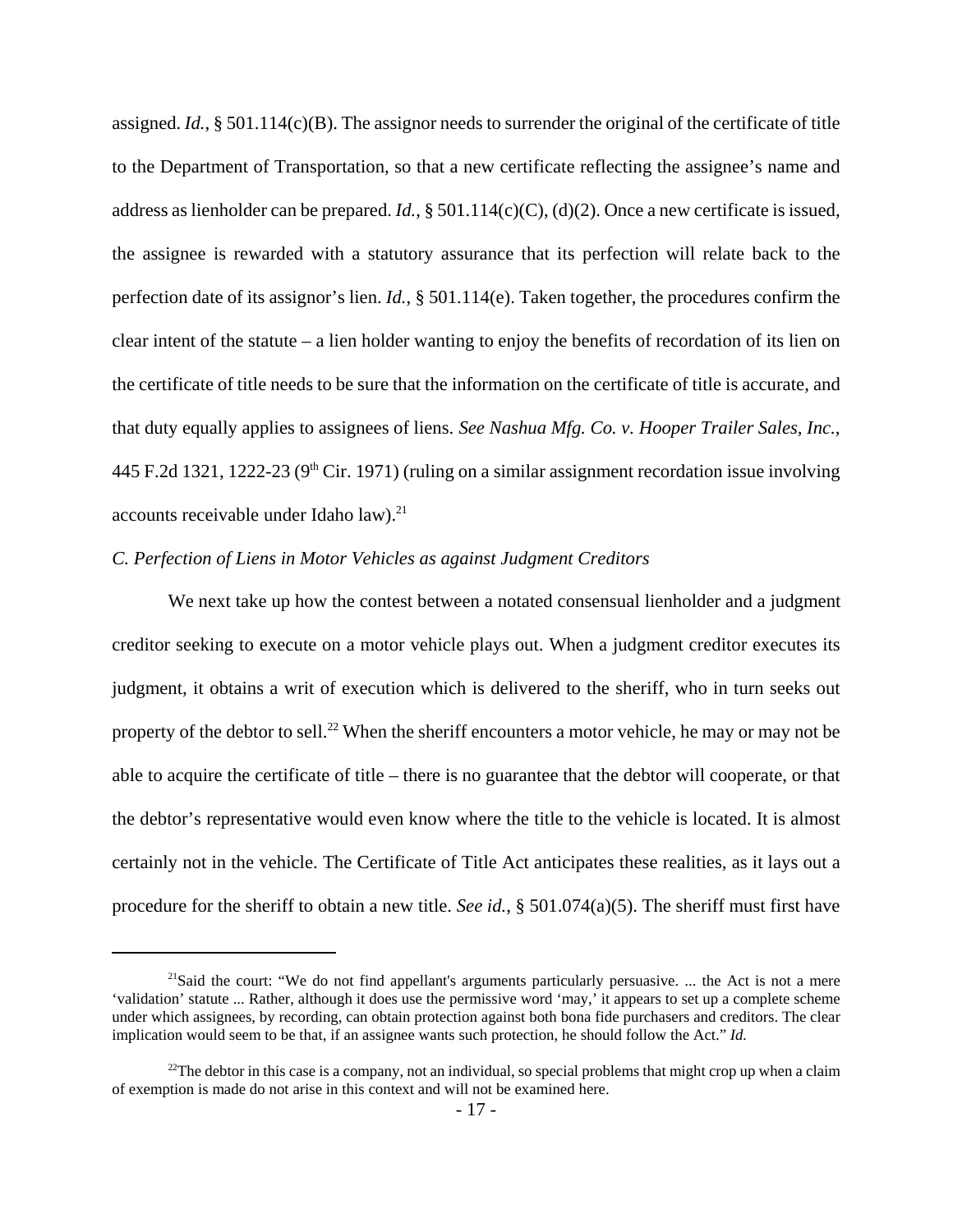a bill of sale in hand (reflecting the fact of a sale and the identity of the new purchaser). Thus, we know that the sheriff conducting a sheriff's sale is expected to sell the vehicle *without* a certificate of title in hand. In fact, the sheriff cannot even *apply* to the Department of Transportation for a new title until *after* the sale has been conducted. The sheriff has no practical or legal way of knowing of the existence of a prior security interest in the vehicle prior to selling, and apparently no need to know either. We also know that the purchaser at a sheriff's sale must know that it will get a new, clean and clear certificate (*i.e.*, one without lien notations), because it has no way of knowing whether there are any security interests against the vehicle at the time of sale (unless the sheriff happens to have the vehicle certificate in hand). The purchaser would otherwise be unable to make an intelligible offer for the vehicle (it would not know how to price for undisclosed liens). The statute in fact states that a new certificate of title is issued in the name of the new purchaser, with no mention of notation of prior security interests on the new title. *See id.23* Thus, the purchaser likely takes free of the consensual and properly notated lien.<sup>24</sup>

But what of the judicial lienholder? The sheriff turns over the proceeds of sale to the judicial

<sup>&</sup>lt;sup>23</sup>Compare to other parts of the Act, in which such prior interests *are* routinely noted, such as, for example, when someone claims the certificate has been lost and seeks a replacement. *See* TEX. TRANSP. CODE, § 501.134.

<sup>24</sup>We say "likely" because there is at least one case that suggests otherwise. *See General Motors Acceptance Corporation v. Byrd, Sheriff of Dallas County*, 707 S.W.2d 292, 296 (Tex.App. – Ft. Worth 1986, no writ). There, GMAC was the secured creditor. The sheriff repossessed a mobile home to satisfy a judgment lien creditor's claim, and apparently retrieved the title as well. It was thus aware of the existence of GMAC and gave it notice of the sale. GMAC appeared at the sale, and was the successful bidder. The title was transferred to GMAC but the proceeds were held by the sheriff, to be turned over to the judgment creditor. GMAC sought to enjoin the sheriff from paying the judgment creditor, but the court declined its request for injunctive relief, because it believed that it had a sufficient at-law remedy. It concluded that its lien continued in either the vehicle in the hands of a subsequent purchaser because, "GMAC could have foreclosed its interests and sold the motor home pursuant to sec. 9.504." *Id.* The case did not discuss the Texas Certificate of Title Act, which now provides that "in the event of a conflict between this section [*i.e.,* the section that governs sheriffs' sales of motor vehicles] and other law, this section controls." TEX. TRANS.CODE, § 501.074(d). Thus, the current version of the Texas Certificate of Title Act would appear to overrule this already questionable precedent. *See also Williams v. Cawthorn*, 237 S.W.2d 652 (Tex.Civ.App. – Amarillo 1950 no writ) (noting that the purposes of the Certificate of Title Act, first enacted in the 1930's was to cover the whole field of sales and liens on motor vehicles), *citing Motor Inv. Co. v. City of Hamlin*, 142 Tex. 486, 179 S.W.2d 278 (1944).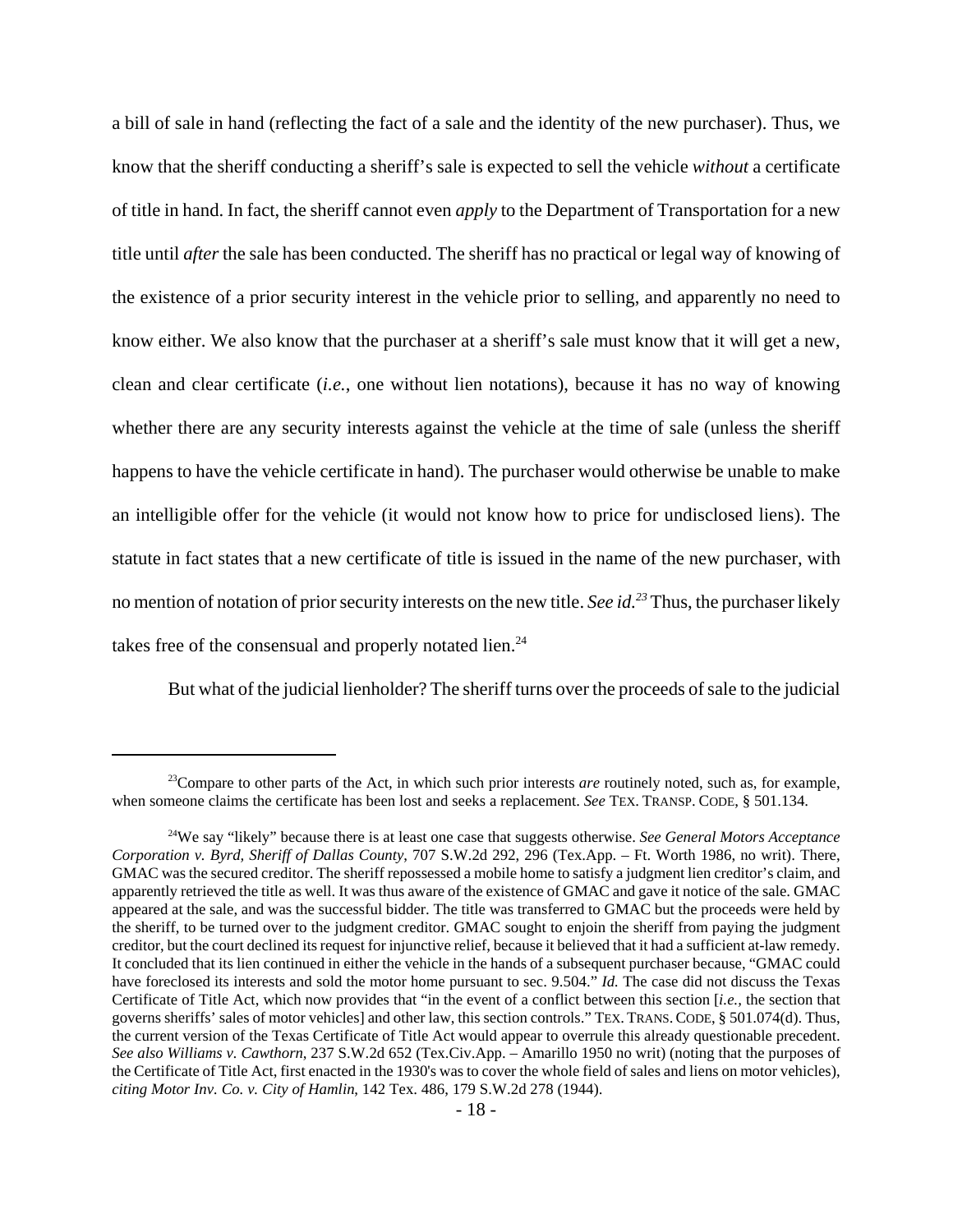lien creditor, of course. None of these parties would necessarily know of the identity of *any* lienholders noted on the certificate of title, because it is not required that the sheriff have the certificate of title in hand as a precondition to repossessing and selling the vehicle. Indeed, it is precisely because the sheriff will in all likelihood *not* have the original certificate of title that this statute has to be in place. Otherwise, the sheriff would be at the mercy of the debtor, who could simply refuse to turn over the certificate of title (a judgment lien, after all, is not a search warrant).

The procedures laid out here are not appreciably different from what might occur with respect to the repossession and sale of other kinds of personal property. Certainly the sheriff would have no duty to review the Secretary of State filing records before repossessing and selling collateral. But there are differences both with respect to purchasers at a sheriff's sale and the judgment creditor. In the case of other kinds of property, for which a publicly searchable database of recorded security interests is available, a purchaser can (and in some jurisdictions would be expected to) review those records in order to price the property, taking into account lienholders of record.<sup>25</sup> There is no searchable database for lienholders on certificated vehicles, and arguably, therefore, no duty of inquiry that could be imposed on a purchaser of a vehicle at a sheriff's sale. The procedures for how a new certificate is issued in the sheriff's sale context buttress that conclusion.

But again what of the judgment lien creditor? Here again, a judgment lien creditor is presumed to be aware of prior perfected security interests in most other kinds of personalty, due to the public filing database. If that creditor nonetheless asks the sheriff to execute on an item of personalty so encumbered, then that creditor would then, at the least, have a duty to assure that the

<sup>25</sup>*See* Note, *Secured Creditors Holding Lien Creditors Hostage: Have a Little Faith in Revised Article 9*, 81 IND. L.J. 733, 735 (Spring 2006) (noting that, in some jurisdictions, the sale of property subject to the perfection rules in Revised Article 9 is deemed "subject to" perfected lien claims).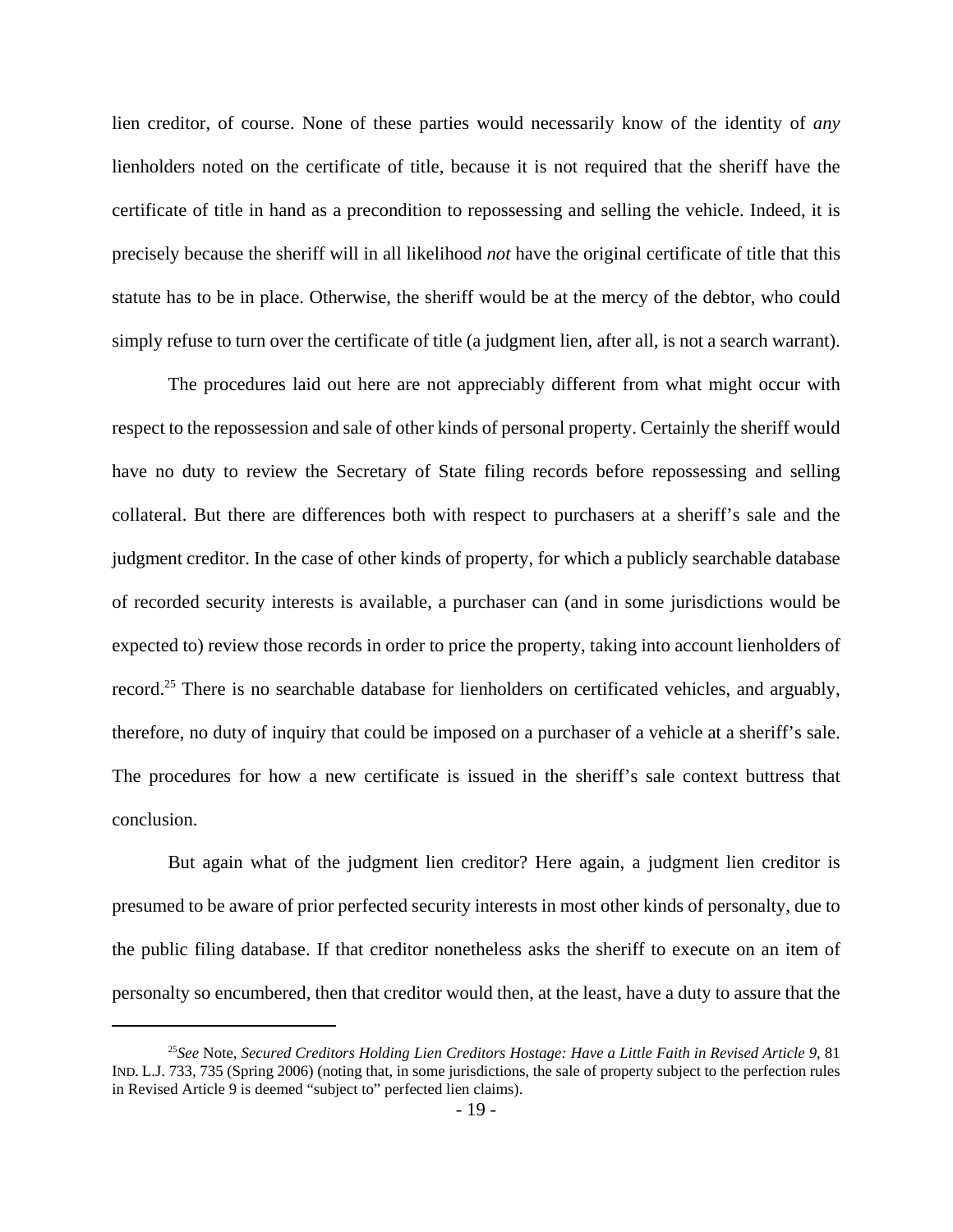proceeds from the sale be applied first to the satisfaction of those duly perfected interests, on pain of conversion.26

The point to be made here, however, is that the *original* lienholder faces the same practical difficulties but has an advantage that the assignee who has not followed the rules does not. The lienholder's remedy would appear to be an action against the judgment lien creditor (once it is discovered that the vehicle has been sold), for conversion. In such an action, the properly notated original lienholder should have little difficulty prevailing, because it would have in hand the certificate of title showing it as the lienholder. The assignee, however, while it would hold the certificate of title, would not be reflected on the certificate as the lienholder of record. Perhaps the assignee would argue, in such an action (as Wells Fargo has argued here), that it is in fact the "true" holder of the lien, and that it need not have recorded its assignment because the UCC excuses it from doing so and the Certificate of Title Act makes recordation of the assignment merely optional. The problem for such an assignee (and for Wells Fargo here) is that Texas' Certificate of Title Act has a comprehensive and clear scheme for recordation of an assignment, one that makes it express that only by following that procedure will the assignee then succeed to its assignor's lien priority position relative to intervening creditors. *See* TEX. TRANS. CODE, § 501.114(e) ("The issuance of a certificate of title under Subsection (d) is recordation of the assignment. The time of the recordation of a lien assigned *under this section* is considered to be the time the lien was recorded under Section 501.113") (emphasis added).

This brings us to Wells Fargo's reliance on the commentary offered by the Permanent Editorial Board with regard to this issue. In 1994, the PEB issued Commentary No. 12, regarding

<sup>26</sup>*See generally* Russell J. Hakes, *A Quest for Justice in the Conversion of Security Interests*, 82 Ky. L.J. 837 (1993/1994) (discussing the difficulties of applying the conversion remedy as a means of enforcing relative rights between senior and junior creditors, including judgment lien creditors, under Article 9).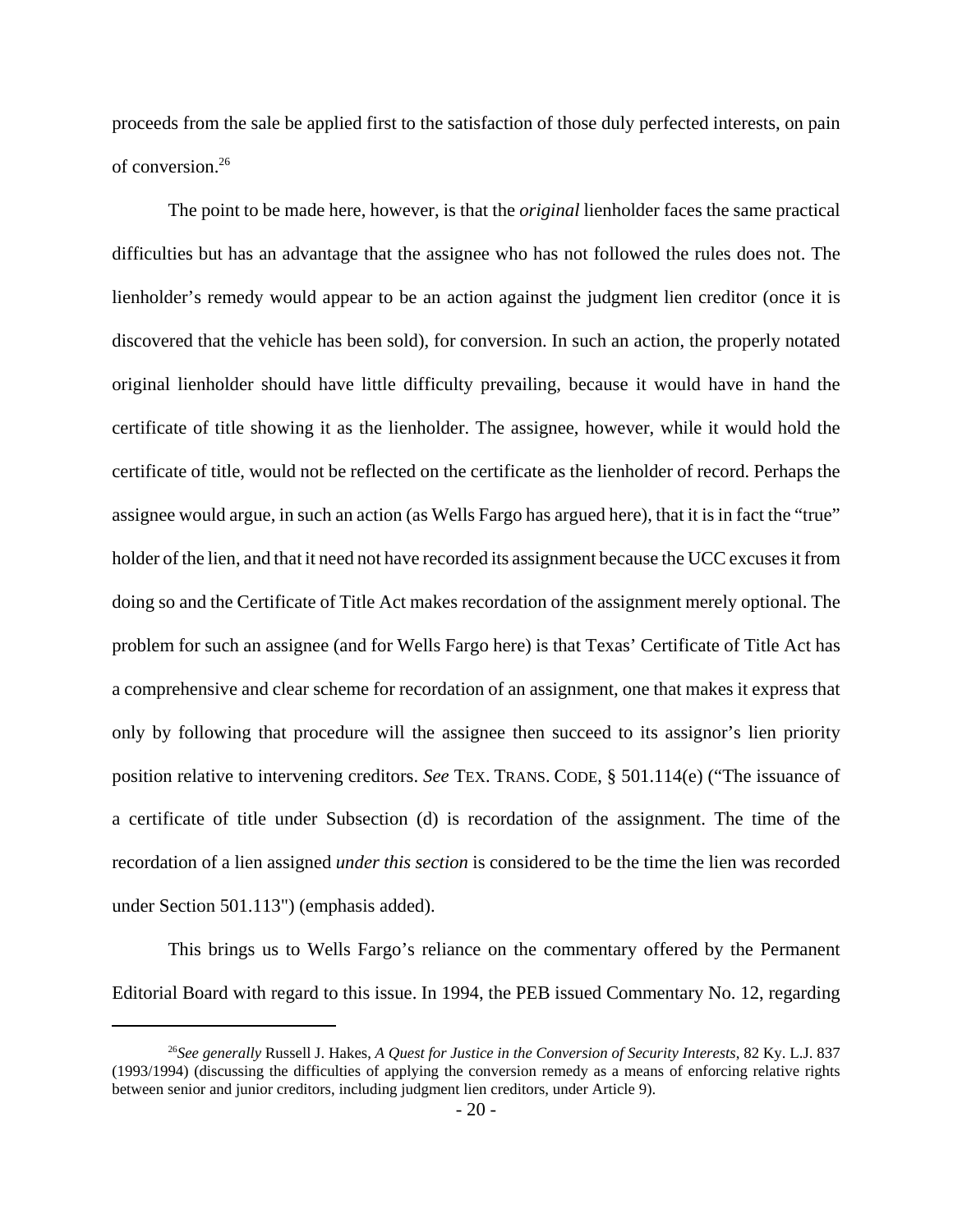Section 9-302, the prior incarnation of section 9.310(c) of Revised Article 9. *See* PEB Commentary on the Uniform Commercial Code, Commentary No. 12 (American Law Institute 1994). The Board states that its commentaries are issued under the authority of the American Law Institute and the National Conference of Commissioners on Uniform State Laws, to offer guidance in interpreting and resolving issues raised by the UCC and its Official Comments. Wells Fargo says that Commentary No. 12 demonstrates the intention of the drafters of the UCC that, when perfection is governed by a certificate of title enactment, that enactment should only be read to apply to perfection issues, not assignment of perfected security interests. \

Wells Fargo has adequately stated the general thrust of this Commentary. However, Wells Fargo overstates its application to the law as it stands in Texas. Indeed, says the Commentary, to determine whether the "no filing" rule of the UCC relating to assignments applies to certificated vehicles,

> It is first necessary to ascertain whether the certificate of title statute applicable to the particular transaction contains provisions concerning an assignment of a security interest and, if so, whether such provisions relate to perfection.

PEB Commentary No. 12, at 6. The Commentary then discusses a variety of situations in which the state's certificate of title enactment might be ambiguous regarding assignment, or might not tie the assignment of a security interest to its perfection. While there is a strongly expressed policy in favor of continued perfection, there is also a recognition that, when a given state *has* been specific about tying assignment to perfection, the state enactment must be respected. *See* PEB Commentary No. 12, at 9. Texas did not enact the Uniform Motor Vehicle Certificate of Title and Anti-Theft Act cited in the PEB Commentary. It did not enact  $\S 22(b)$  of that uniform enactment either, which makes perfection of an assignment a mere option. Instead, Texas enacted a specific statute that makes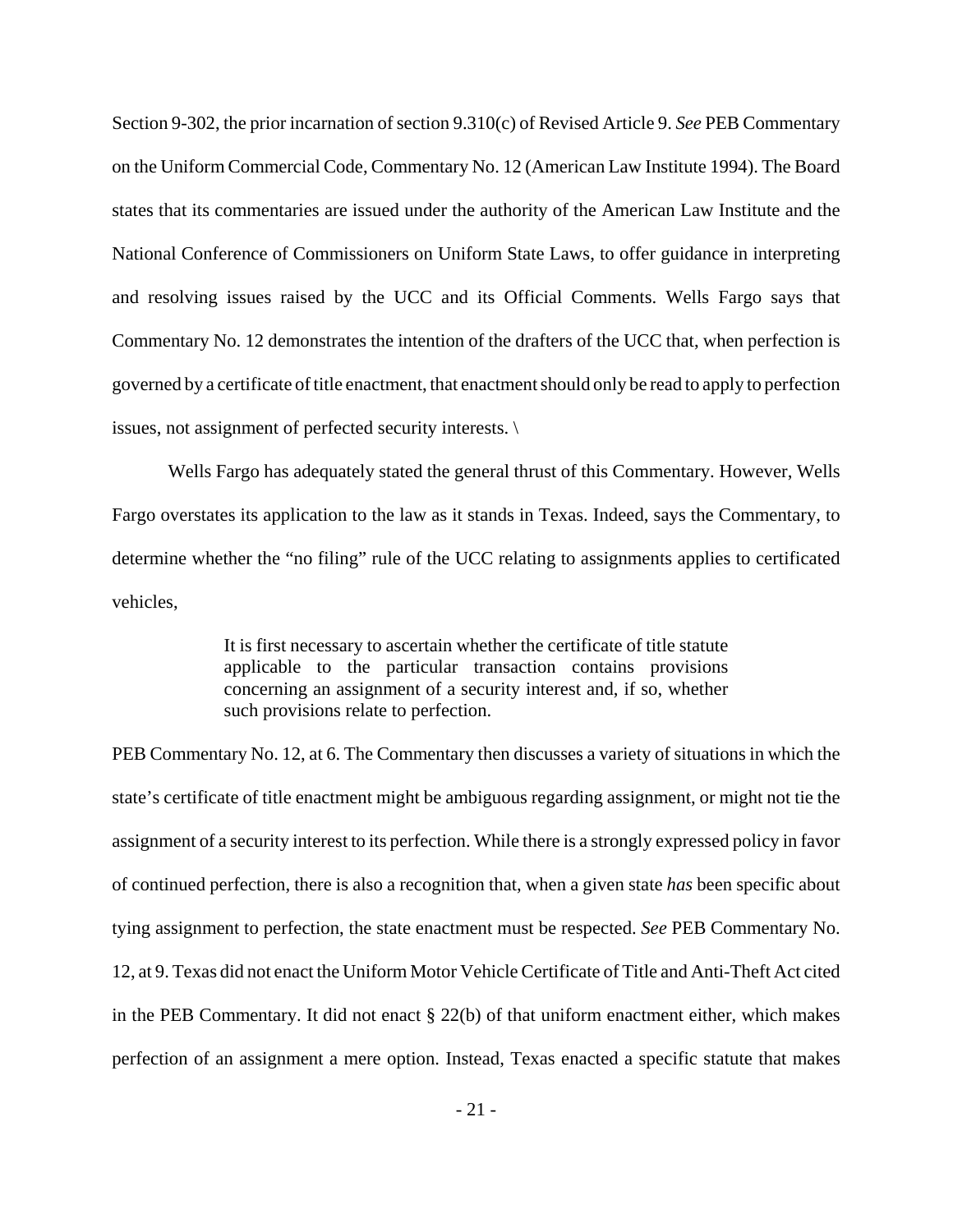assignments optional *as to the assignor*, but is explicit in noting that, for the assignee to enjoy the perfected status of its assignor, it needs to comply with the procedures in section 501.114. *See* TEX. TRANSP. CODE, § 501.114(e).

Thus, in a contest between a judgment creditor with a judicial lien on a motor vehicle and an assignee who has failed to comply with the recordation procedures in section 501.114 of the Texas Transportation Code, this court concludes that the judicial lien creditor would prevail. As such the trustee in bankruptcy in an action under section  $544(a)(1)$ , who enjoys that hypothetical status, also prevails.

### *D. Other States' Statutes*

As a final note, the court declines Wells Fargo's invitation to consider other similar statutes from different states.27 With respect to those states' legislators (and the courts that have attempted

If the original lienholder sells and assigns his or her lien to some other person and *if such assignee desires to have his or her name substituted on the certificate of title as the holder of the lien,* the assignee *may,* after delivering the original certificate of title to the department and providing a sworn statement of the assignment, have his or her name substituted as the lienholder. . . .

FLA. STAT. ANN. § 319.27(6)(d) (2008) (emphasis added);

The assignee *may, but need not to perfect the assignment,* have the certificate of title endorsed or issued with the assignee named as holder of a security interest or lien . . . .

GA. CODE ANN. §40-3-55(b) (2008) (emphasis added);

The assignee *may* have the certificate of title indorsed with the assignee named as the holder of the security interest by providing the department with a copy of the assignment instrument *but the failure of the assignee to do so shall not affect the validity of the security interest of the assignment thereof.*

MICH. COMP. LAWS ANN. §257.238(b)(2) (2008) (emphasis added);

An assignee under subsection 1 of this section *may, but need not to perfect*  $-22-$ 

 $27$  Specifically, Wells Fargo refers the court to statutes from Florida, Georgia, Michigan, Missouri, and New York. Those statutes are as follows: